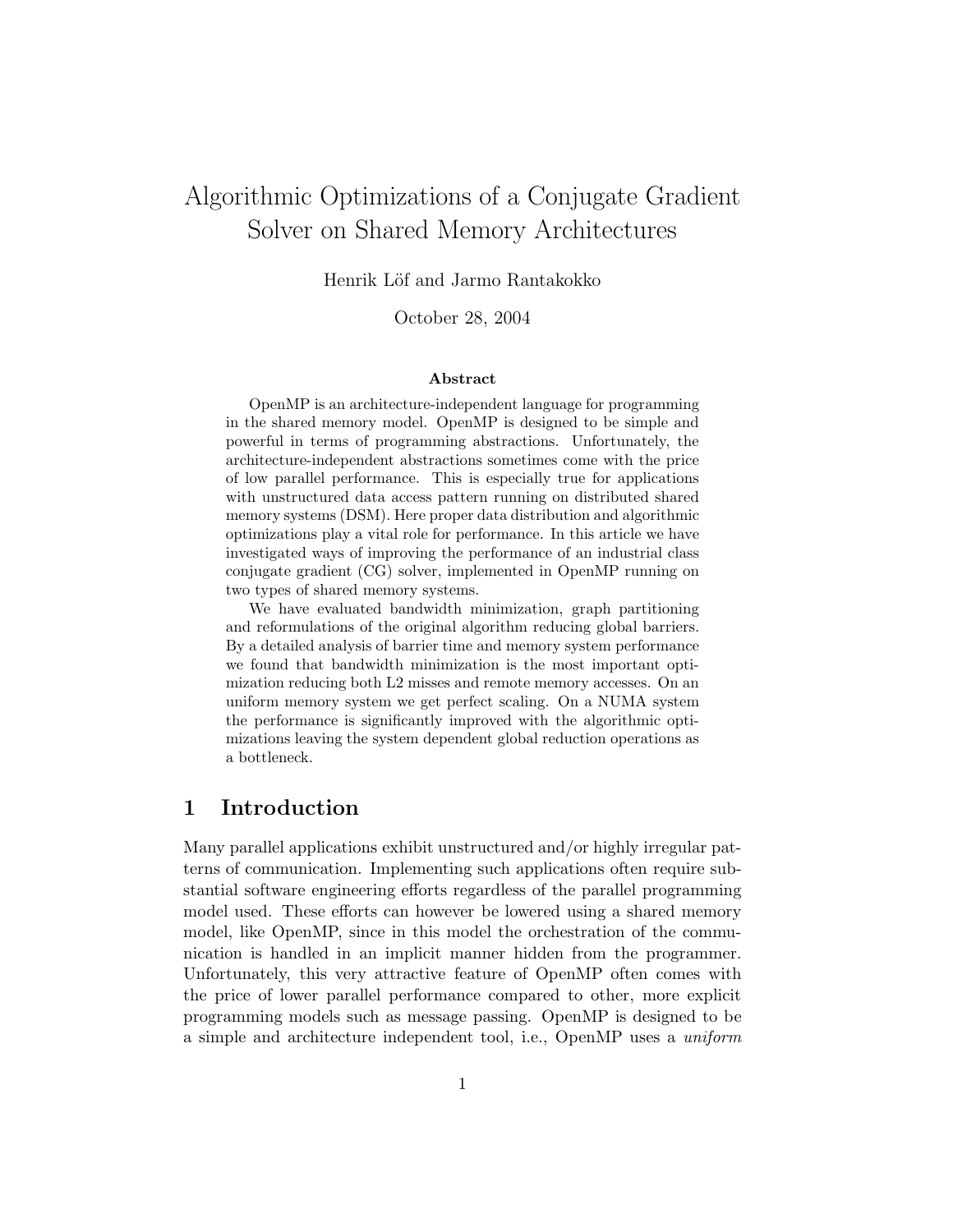shared memory model. However, most large-scale shared memory systems are of cc-NUMA type. The OpenMP model still works well for applications with structured and local data dependencies [14] but for applications with unstructured data dependencies special care have to be taken to the algorithm.

An example of an important scientific application exhibiting an unstructured pattern of communication is an iterative solver for large sparse systems of equations. Many algorithmic optimizations have been proposed to increase the performance of iterative solvers. Most of them have been evaluated in a message passing programming model. In this study, we want to evaluate these algorithmic optimizations on a conjugate gradient (CG) solver implemented in OpenMP. We want to investigate whether these optimizations can be used to increase the performance on both uniform (SMP) and non-uniform (cc-NUMA) shared memory architectures. Can we get high performance using algorithmic optimizations and still keep the software engineering efforts low using the shared memory model?

We use a real industrial data set from a finite element discretization of the Maxwell equations in three dimensions on a fighter jet geometry. The code was run on a Sun Fire 15000 (SF15K) cc-NUMA server [7] and on a Sun Enterprise 10000 (E10K) SMP, a uniform memory access system. The algorithmic optimizations we have studied are, reformulation of the algorithm for reducing global barriers [8], bandwidth minimization of the iteration matrix [12] and graph partitioning using the MeTiS tool [15]. We have also used a page migration feature of Solaris 9 [21] to improve the data distribution of the application.

The effects of the different optimizations were quantified. The parallel overhead is dominated by the poor locality properties this application exhibits. Hence, bandwidth minimization showed to give the highest performance improvements for both uniform and non-uniform architectures. Load balance showed to be of less importance and a simple linear partitioner in combination with bandwidth minimization gave the best results. We saw no need for more advanced partitioning like graph partitioning. Reducing global barriers had no significant effect on these small size systems (28 threads) but gave some improvements in combination with bandwidth minimization (when the load imbalance was minimized).

## **2 Parallelizing the CG-algorithm using OpenMP**

When parallelizing iterative solvers like the CG-algorithm [1] there are three basic types of operations to consider:

**Vector operations** (Lines (4),(5) and (8) of Algorithm 1) These operations are trivially parallelized and they require very large vectors to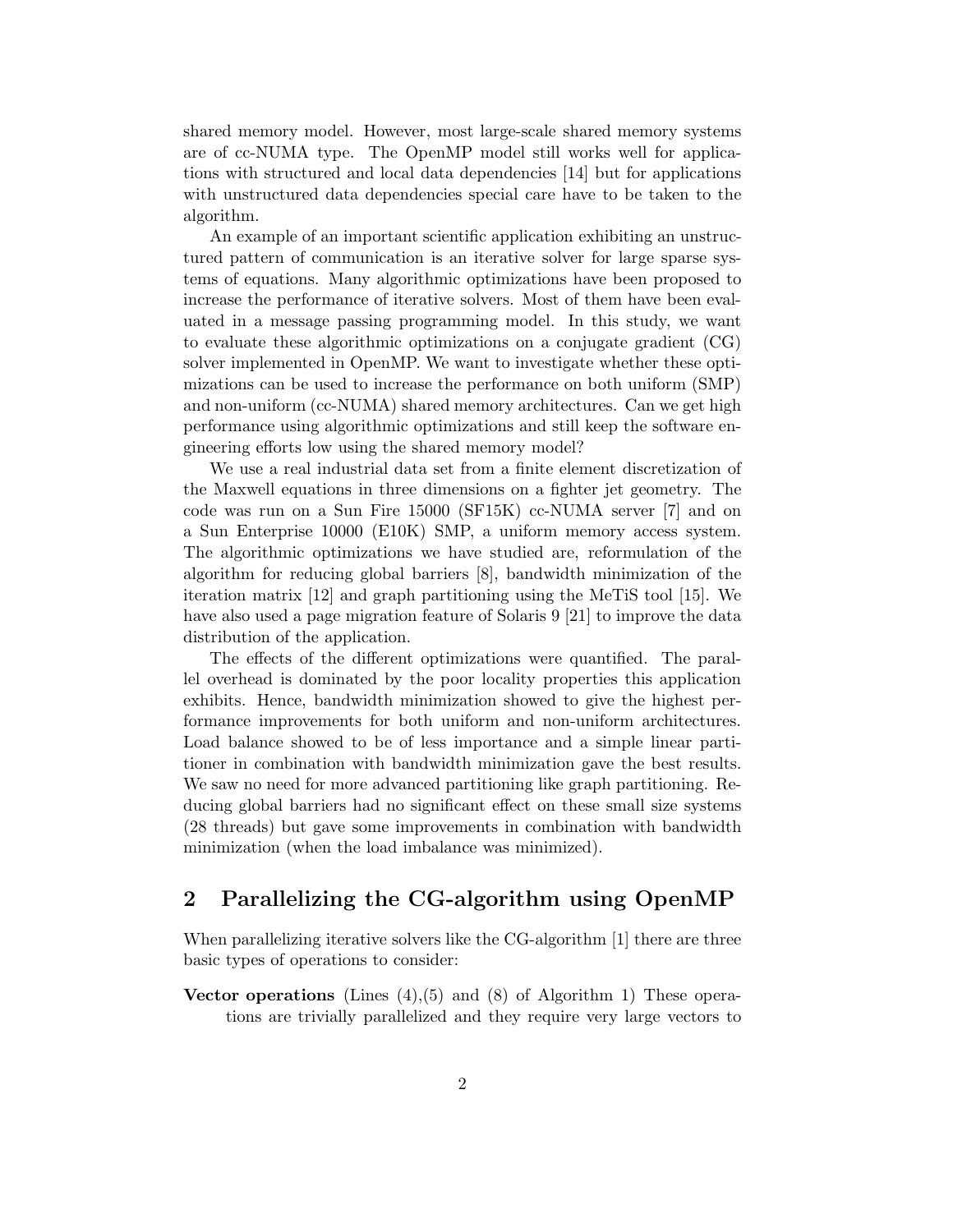**Algorithm 1** Method of Conjugate Gradients

Given an initial guess  $x_0$ , compute  $r_0 = b - Ax_0$ and set  $p_0 = r_0$ . For  $k = 0, 1, \ldots$ (1) Compute and Store  $Ap_k$ (2) Compute  $$ (3)  $\alpha_k = \frac{}{}$ (4)  $x_{k+1} = x_k + \alpha_k p_k$ (5) Compute  $r_{k+1} = r_k - \alpha_k A p_k$ <br>(6) Compute  $\langle r_{k+1}, r_{k+1} \rangle$ Compute  $\langle r_{k+1}, r_{k+1} \rangle$ (7)  $\beta_k = \frac{r_{k+1}, r_{k+1} >}{r_k, r_k >}$ (8) Compute  $p_{k+1} = r_{k+1} + \beta_k p_k$ 

> amortize the parallel overhead. In OpenMP this operation translates into a simple parallelized loop.

- **Inner products** (Lines (2) and (6) of Algorithm 1) These operations map well onto OpenMP reductions and they are inherently serial in the sense that they introduce global barriers.
- **Sparse matrix-vector product (SpMxV)** (Line (1) of Algorithm 1) This operation stands for the significant part of the execution time. A straight forward parallelization consists of assigning rows or columns of the matrix to different threads using a loop directive on the outermost loop.

The main sources of parallel overhead in any shared memory implementation are: global barriers, true/false sharing effects and load balance. On a NUMA system additional overheads come from non-optimal data placement which will trigger remote memory accesses. In the case of the CG algorithm and OpenMP, there are no major false sharing effects<sup>1</sup> as most stores are primarily stride-1 accesses which map very well to the static partitions generated by OpenMP loop directives.

When it comes to global barriers, we can see from Algorithm 4 (Appendix A), that we have several flow dependencies that must be protected by global barriers. In OpenMP we have implicit barriers at the end of the workshare directives. In some cases these can be removed using the NOWAIT clause.

<sup>&</sup>lt;sup>1</sup>There might still be false-sharing effects in the OpenMP runtime system. As an example the final stage of a reduction, which must be performed serially, should use padded arrays to minimize false sharing.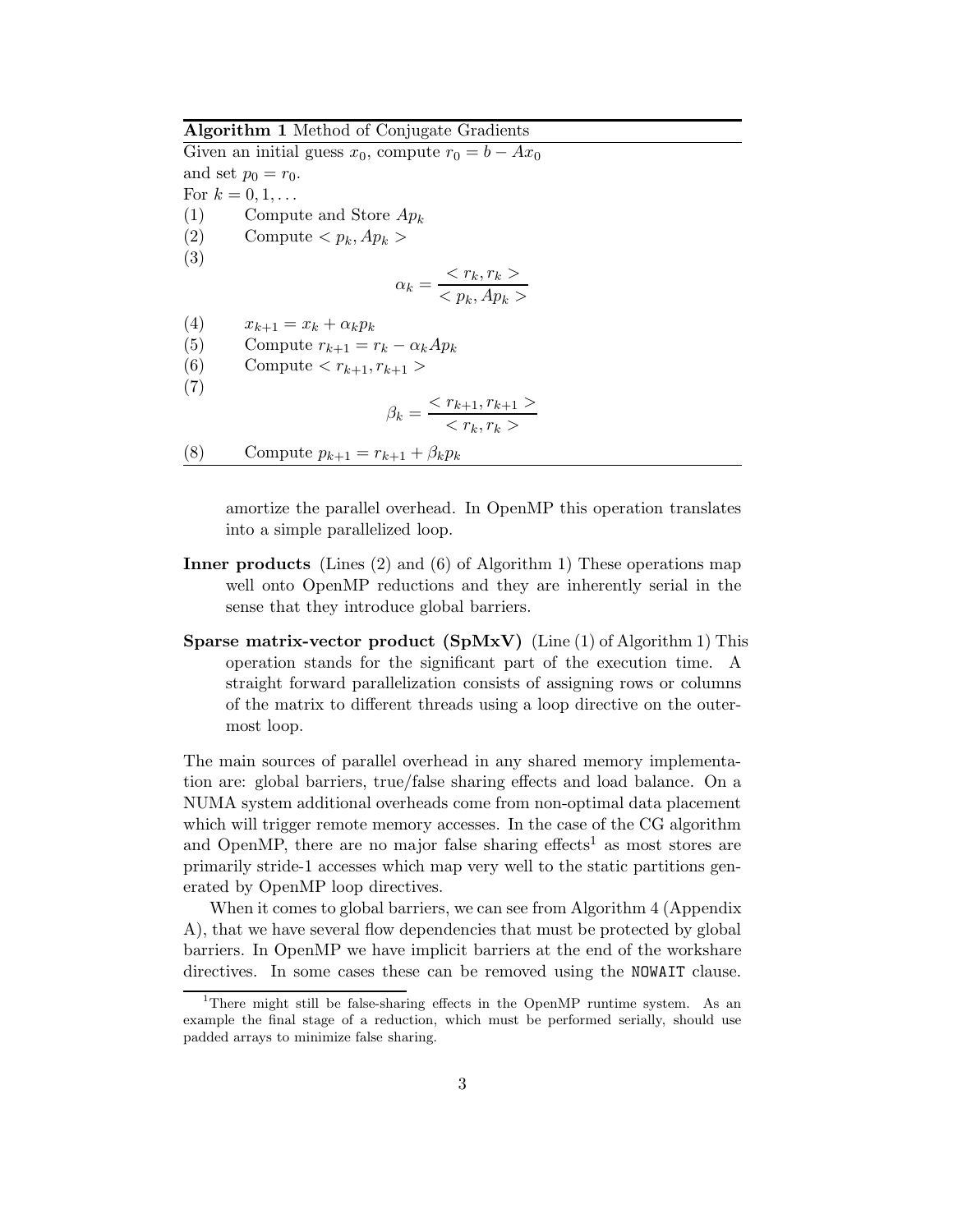Also, in OpenMP an inner product requires two barriers, one to clear the reduction variable and one at the end of the reduction. In total, we found that a correct OpenMP implementation of the basic CG-algorithm needs 7 barriers per iteration, see Algorithm 4.

Finally, load balancing is good for the vector operations and the reductions if they are statically partitioned. The load balance in the SpMxV is however dependent on the structure of the sparse matrix, and the partitioning of the data, ie how the OpenMP threads are scheduled in the outer-loop of the SpMxV, see Algorithm 2. Even though we assign an equal amount of rows to each thread, load balance may still be poor since the number of non-zero elements per row varies.

### **3 Algorithmic optimizations**

We can improve the performance of a standard implementation using some well known optimizations. To address the parallel overheads we have studied bandwidth minimization (true sharing), reformulation of algorithm (global barriers), and graph partitioning (load balance).

### **3.1 Cache-aware optimizations to the SpMxV**

The SpMxV have several performance problems on modern microprocessors. First of all, this operation is memory-bound, since each element in the result vector v require more memory operations than floating-point operations, see Algorithm 2. The inner loop can be very short and varies in size between the rows. Also, the spatial locality in the right-hand side (RHS) vector x is very bad due to the indirect addressing through the column index vector col. The spatial locality for the row and column vectors are however good since they exhibit perfect stride-1 access patterns. The distributions of elements of each row or column of the matrix determines the amount of reuse present in the cache blocks of the RHS x. In the case of FEM, this pattern is determined by the type and numbering of elements and also on the geometry of the problem. Furthermore, the number of non-zero elements in each row or column is bound by how many elements that geometrically couple in physical space. For 3-dimensional problems, a common number of non-zeros per row or column is about 20. This small number of elements and the irregularity in loop length makes it hard for an optimizing compiler to use standard optimizations such as blocking, unrolling and tiling on the inner-loop.

Using the fact that any sparse matrix can be interpreted as an adjacency matrix of a corresponding graph, we can apply graph theoretical methods to improve the locality of the SpMxV. Remember that the spatial locality of the RHS accesses in the SpMxV will probably increase if the matrix contain large dense blocks since we can reuse more elements of the cached block.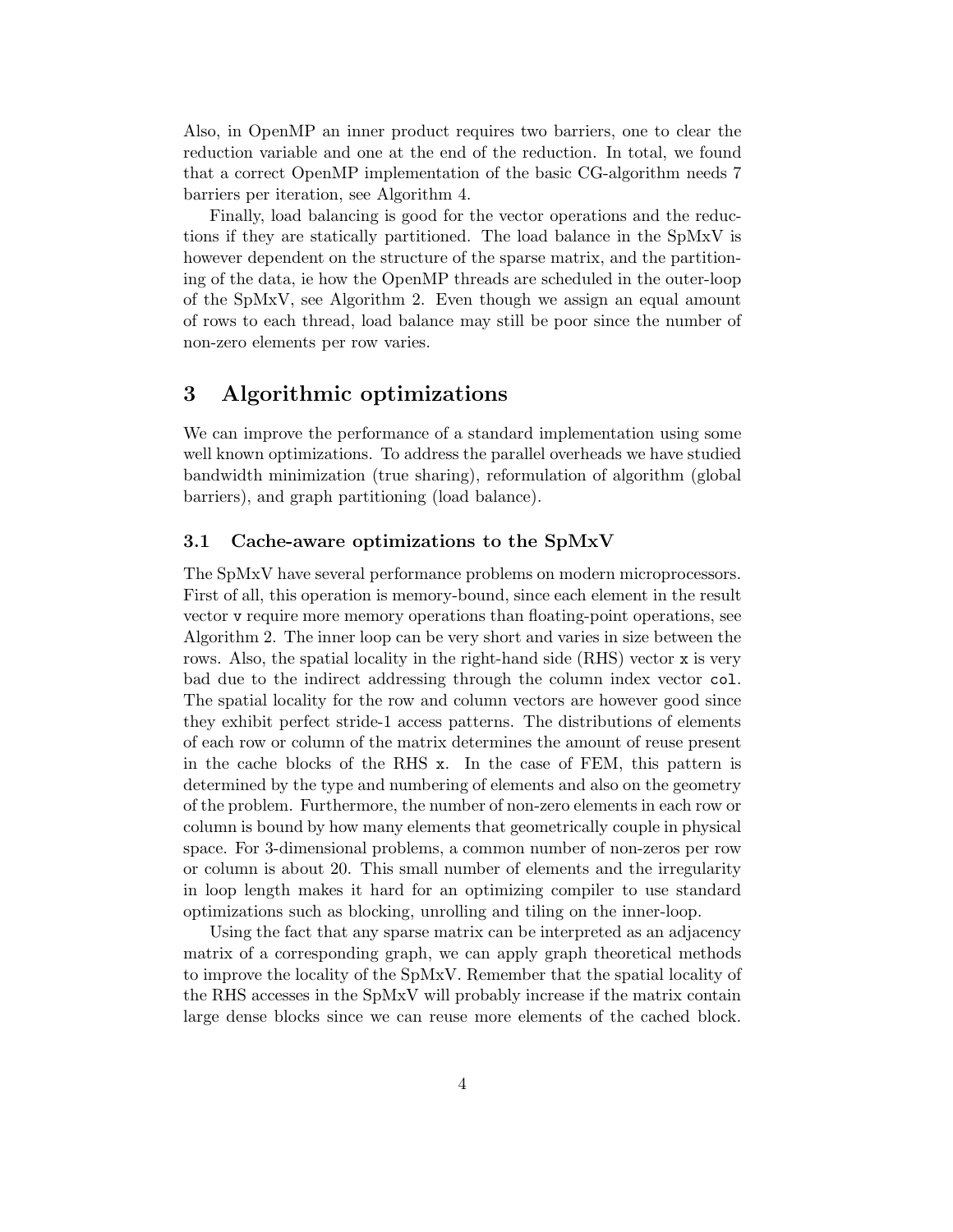**Algorithm 2** OpenMP implementation in C of a sparse matrix vector product for the compressed sparse row (CSR) format.

```
void spmxv(const double *val, const int *col,
            const int *row, const double *x,
            double *v, int nrows)
{
  register int i,j;
  register double d0;
#pragma omp for private(i,j,d0) nowait
  for(i = 0; i <nrows; i++)
    {
       d0 = 0.0;
       for( j = row[i]; j < row[i+1]; j++)d0 \text{ += } val[j] * x[ col[j] ];v[i] = d0:
    }
}
```
Unfortunately, many applications does not exhibit a large dense blocks, but the matrix can be re-ordered to maximize the number of such blocks.

One way of finding dense blocks is to minimize the bandwidth of the matrix using graph theoretical methods. This has been successfully employed in several previous studies for uniform memory systems. In a DSM or NUMA setting, the prize of a cache miss can be much higher due to the possibility of the miss to be served by remote memory. Hence, we would expect bandwidth minimization to be efficient on non-uniform architectures as well. In this study we use an optimization of the standard method Reverse Cuthill-McKee (RCM) [9] developed by Gibbs, Pool and Stockmeyer (GPS). The GPS method give equal quality minimizations in less time as shown in [12].

#### **3.2 Reducing the number of global barriers**

The original algorithm requires 7 barriers in total to be correct. Two barriers can immediately be removed by making private copies of the global variables α and β. Moreover, we can remove two barriers by interleaving the zeroing of one reduction variable with the reduction of the other variable and vice versa, exploiting the reduction barriers. This gives an optimized algorithm with only three barriers per iteration, see Algorithm 5 (Appendix A). In this algorithm we assume that the runtime system will produce identical partitions for all STATIC schedules.

Furthermore, we can use the s-step formulation of the CG-algorithm to remove one more barrier. Originally developed in a message passing environment, this optimization tries to reduce the number of inner products by computing several CG iterations in parallel. Using the identity

$$
\langle Ap_k, p_k \rangle = \langle Ar_k, r_k \rangle -\beta_{k-1}/\alpha_{k-1} \langle r_k, r_k \rangle
$$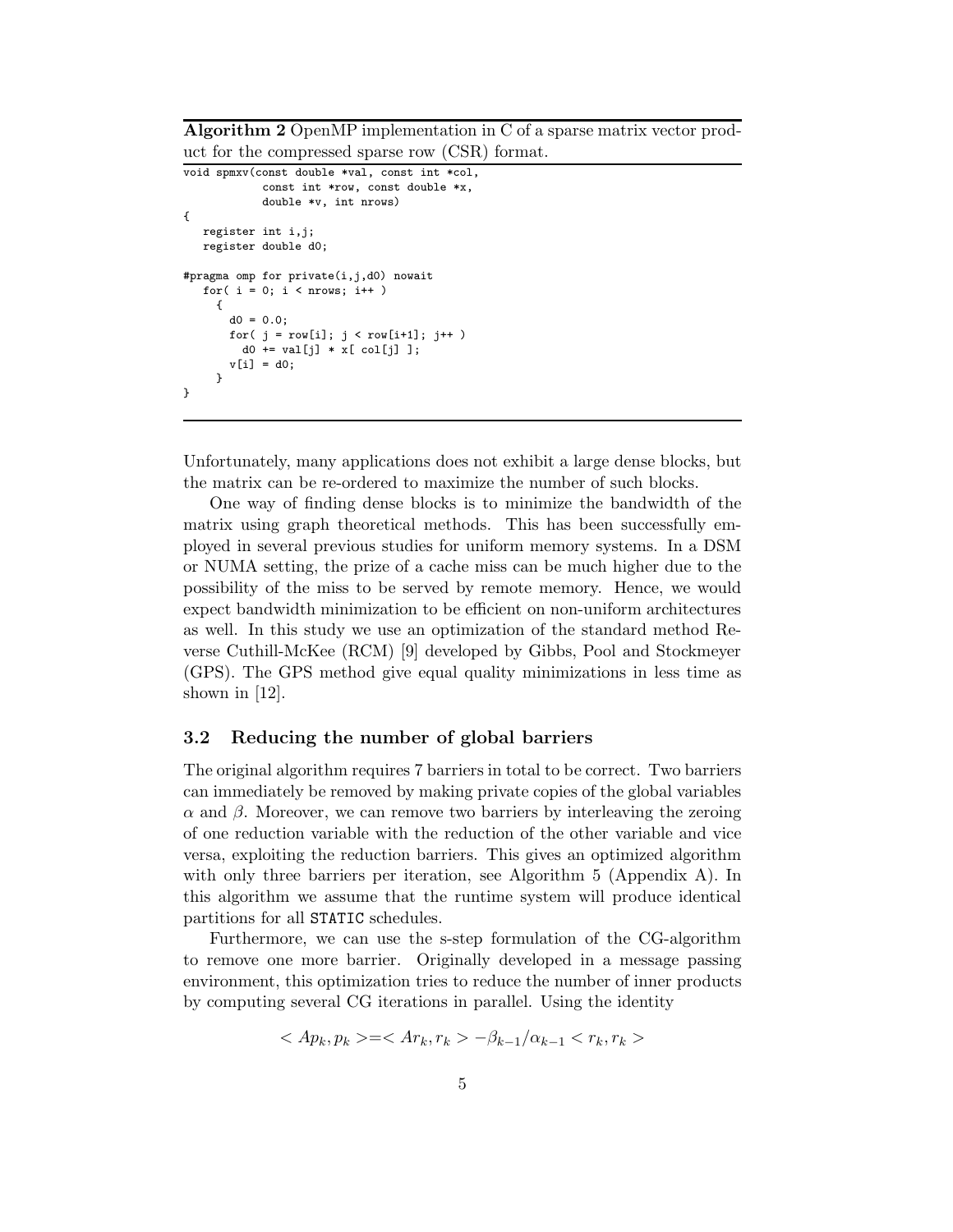### **Algorithm 3** S-step formulation of CG

Given an initial guess  $x_0$ , compute  $r_0 = b - Ax_0$ and set  $p_0 = r_0$ . Compute  $Ar_0$ , set  $b_{-1} = 0$  and compute

$$
\alpha_0 = \frac{}{}
$$

For  $k = 1, 2, ...$ 

$$
(1) \qquad p_k = r_k + \beta_{k-1} p_{k-1}
$$

- (2)  $Ap_k = Ar_k + \beta_{k-1}Ap_{k-1}$
- (3)  $x_{k+1} = x_k + \alpha_k p_k$
- (4)  $r_{k+1} = r_k \alpha_k Ap_k$ <br>(5) Compute and Store
- Compute and Store  $Ar_{k+1}$
- (6) Compute

$$
\text{and} < r_{k+1}, r_{k+1}>
$$

(7)

$$
\beta_k = \frac{}{}
$$

(8)

$$
\alpha_{k+1} = \frac{r_{k+1}, r_{k+1} >}{-\(\beta\_k/\alpha\_k\) < r\_k, r\_k>}
$$

Chronopoulos et al. formed the  $s\text{-}step$  ( $s = 1$ ) version of the CG algorithm, see Algorithm 3. Here, an extra vector operation is introduced to remove one inner product, hence, removing also one barrier and giving a total of two barriers per iteration (see Algorithm 6 Appendix A). However, the s-step formulation contain more arithmetical work than the standard formulation.

### **3.3 Improving load-balance**

*Graph partitioning* is a standard way of minimizing interprocessor communication and producing load balanced computations for mesh based applications<sup>2</sup>, see [10]. They are typically used in implementations on systems with a distributed memory where the computation needs to be explicitly partitioned in some way. In a shared memory setting we can permute the matrix using a partition vector from a graph partitioner to create load balance partitions. An outer loop is added to the SpMxV indexed by the OpenMP threadID which fetches the partition boundaries each thread will use. A graph partitioner can potentially also effect the locality of the implementation, something we want to study further here. As the partitioner minimizes

 $2^2$ To only achieve load balance one can use a sequence partitioning method for the rows.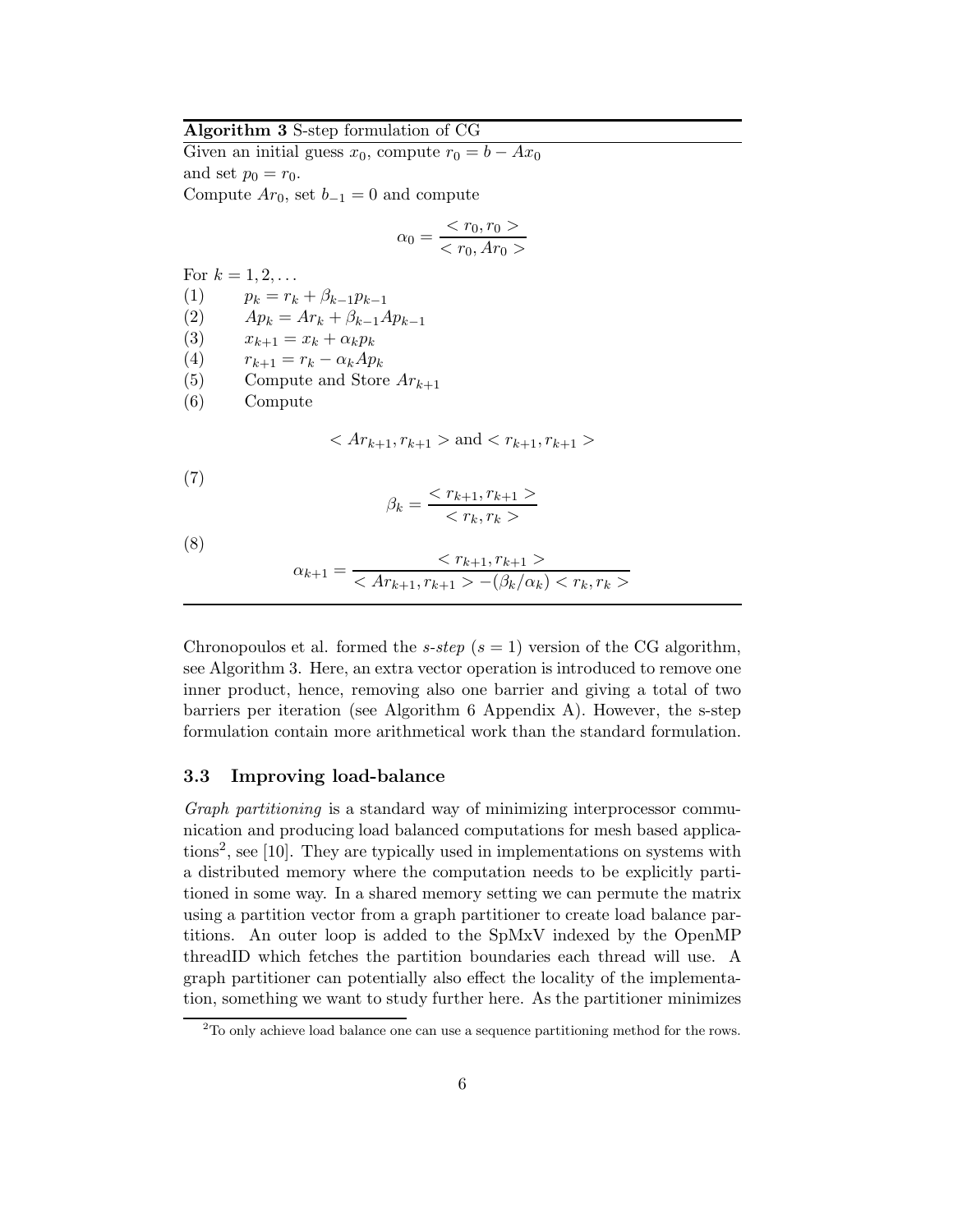the *edge-cut*, which is an approximation of communication volume, the partitions could also decrease the number of remote accesses although some communications will be local. We used the k-way multilevel recursive bisection routine METIS PartGraphKway of the MeTiS graph partitioner using Heavy-Edge matching and Random matching with maximized connectivity throughout this study.

### **3.4 Related Work**

The CG algorithm has been extensively used and studied in the numerical community [13, 1]. Several attempts have been made to increase the performance of the SpMxV [20, 5]. Apart from reordering, which we also use, other optimizations are: register blocking to lower the amount of load instructions [20, 24, 23], address precomputation [23] and cache blocking [24].

Most of the work, when it comes to optimizing the parallel performance of the algorithm has been conducted in the distributed memory setting. Early work in the shared memory setting include Brehm et al [3], where they studied the performance of the CG algorithm on earlier type of shared memory machines from vendors like Alliant, Sequent and Encore. In the DSM setting, Oliker et al. [19] comes closest to our work. Here, the authors showed that for a similar implementation of the CG algorithm, running on an SGI Origin 2000 [16] and using SGI's native shared memory pragmas, the performance was very much increased when proper data distribution and bandwidth minimization was used. In fact, the performance of the shared memory implementation was as good as a pure message passing implementation. In this article we use data from a real industrial application and we also perform a more detailed analysis of the different overheads associated with the parallelization and the computer system. Our goal is to understand how to produce the most efficient implementation of a particular solver rather than comparing different programming models for a given problem which was the case in Oliker et. al.

In the OpenMP/DSM setting there has been a lot of activity on deciding how to achieve data distribution on non-uniform architectures [18, 2, 4, 14]. These articles all discuss the CG benchmark of the NAS NPB3.0 OpenMP suite. Unfortunately, the data in this benchmark is not very realistic as it is randomly generated and hence differs from real world data which often has some kind of structure.

### **4 Methodology**

In this section we describe additional details about the input data and the actual source code. We also explain the experimental setups and our experimental methodology to quantify the effects of the different optimizations.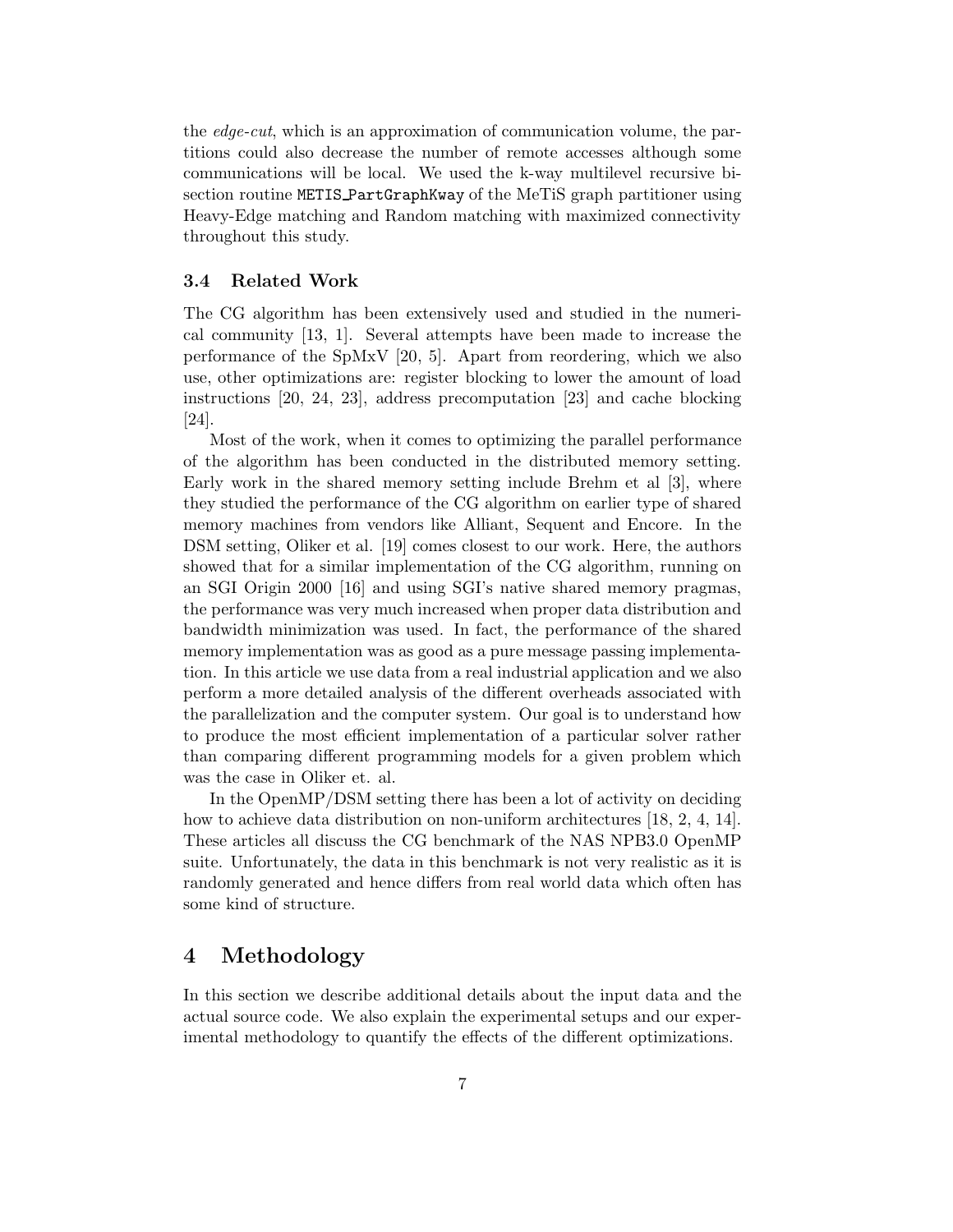#### **4.1 Execution environment**

The results where measured on a dedicated 32 CPU domain of a SF15K [7] and on a 32 processor SUN E10K server [6]. The SF15K is a cc-NUMA system consisting of 4 CPU nodes (cpu boards) connected together using a crossbar switch. On the system used, each UltraSPARC-IIICu [22] is clocked at 900MHz and had a 64Kb L1 data cache, a 8Mb L2 cache and a single CPU is capable of addressing up to 16Gb of memory at 2.4 Gb/s. The domain had a total DRAM size of 32 Gb, where each 4 CPU node had 4 Gb of local memory on the board. The SUN E10K server is a uniform memory access machine of SMP type consisting of 32 UltraSPARC-II CPUs clocked at 400MHz. The UltraSPARC-II has a 8Mb L2 cache and a 16Kb L1 cache. The total DRAM size is 32Gb. All source codes where compiled using the Sun ONE Studio 8 compiler.

### **4.2 The FEM solver**

The studied solver solves the Maxwell equations in electro-magnetics around a fighter jet configuration [11] in 3D using the finite element method (FEM). The system of equations has 1794058 unknowns, the non-zero density is only 0.0009% (see Figure 1) and the solver converge in 48 iterations without any preconditioning. Figure  $1(a)$  shows a histogram of the number of non-zeros per row. The maximum number of non-zeros for all rows was 36 and on average each row has about 15 non-zero elements. After initialization the resident working set of the applications was about 500Mb.

The main part of the code was implemented in Fortran90. The SpMxV however was implemented in C, to support more aggressive optimizations by the compiler. We do not run the entire FEM solver framework. Instead we have saved the iteration matrix to file and isolated the iterative solver. Hence, the matrix is read from file by the master thread which, by the firsttouch principle, allocates all memory in the node that the master thread is running in. A similar situation might occur if we had used the entire FEM framework as it is hard to do the FEM assembly process in a way that distributes data according to the first touch principle. A more elegant way is to use what ever code you have for the assembly process and let the iterative solver worry about data distribution. As the sparse matrix is stored in the compressed sparse row (CSR) format, we cannot use some kind of pre-iteration to do data distribution. This is because the access pattern is determined indirectly from the CSR arrays that need to be loaded into memory. Hence, page migration seems like a solution given that the overhead of migration can be amortized. This is discussed further in Löf et al. [14, 17]. In the following experiments, the page migration directives (calls to madvise(3C)) was inserted at the beginning of the first iteration just before the SpMxV when running on the SF15K machine. By using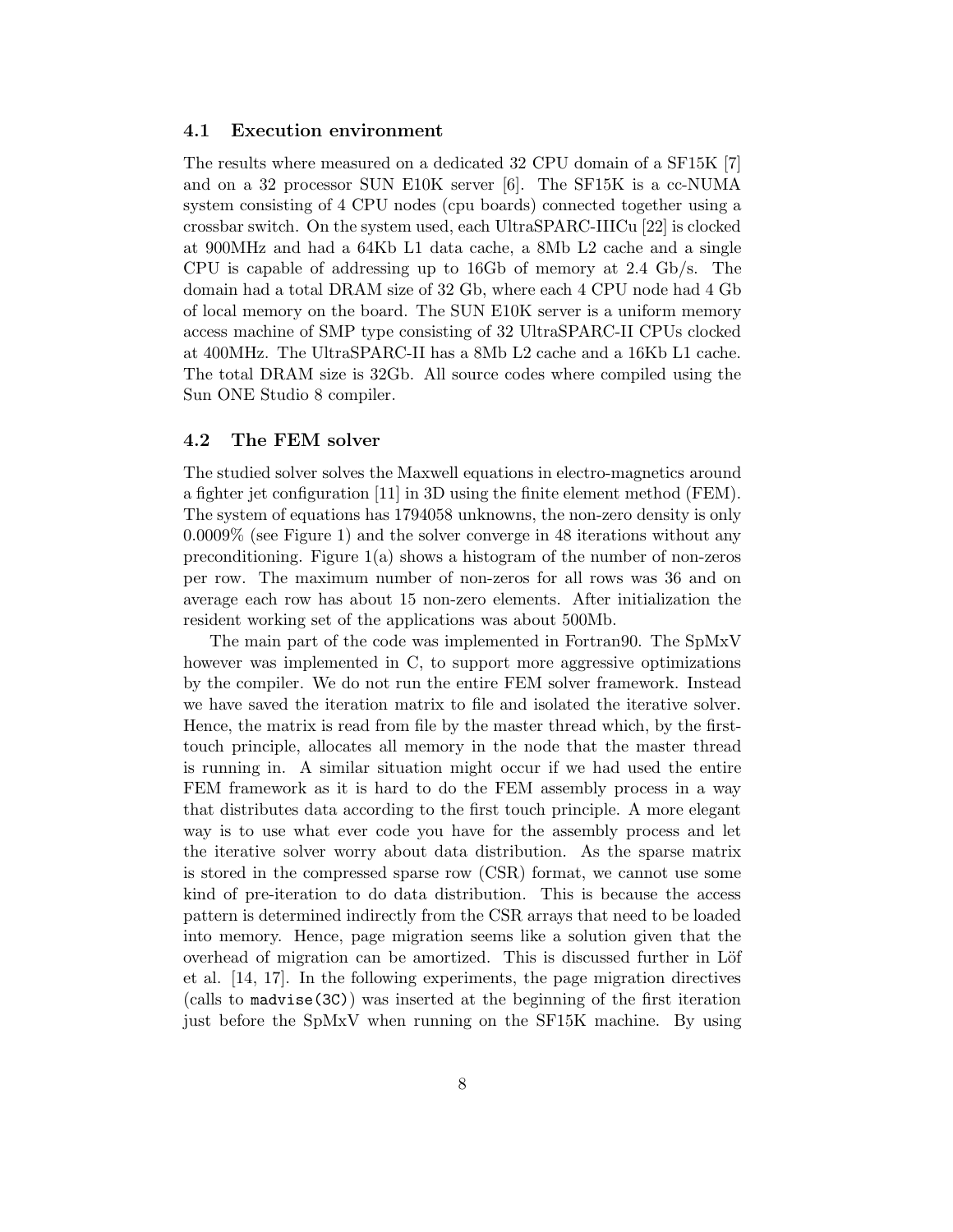

(a) Histogram of the non-zero structure of the input matrix



Figure 1: Structure of the iteration matrix used for the four different cases of reorderings. The system has 1794058 unknowns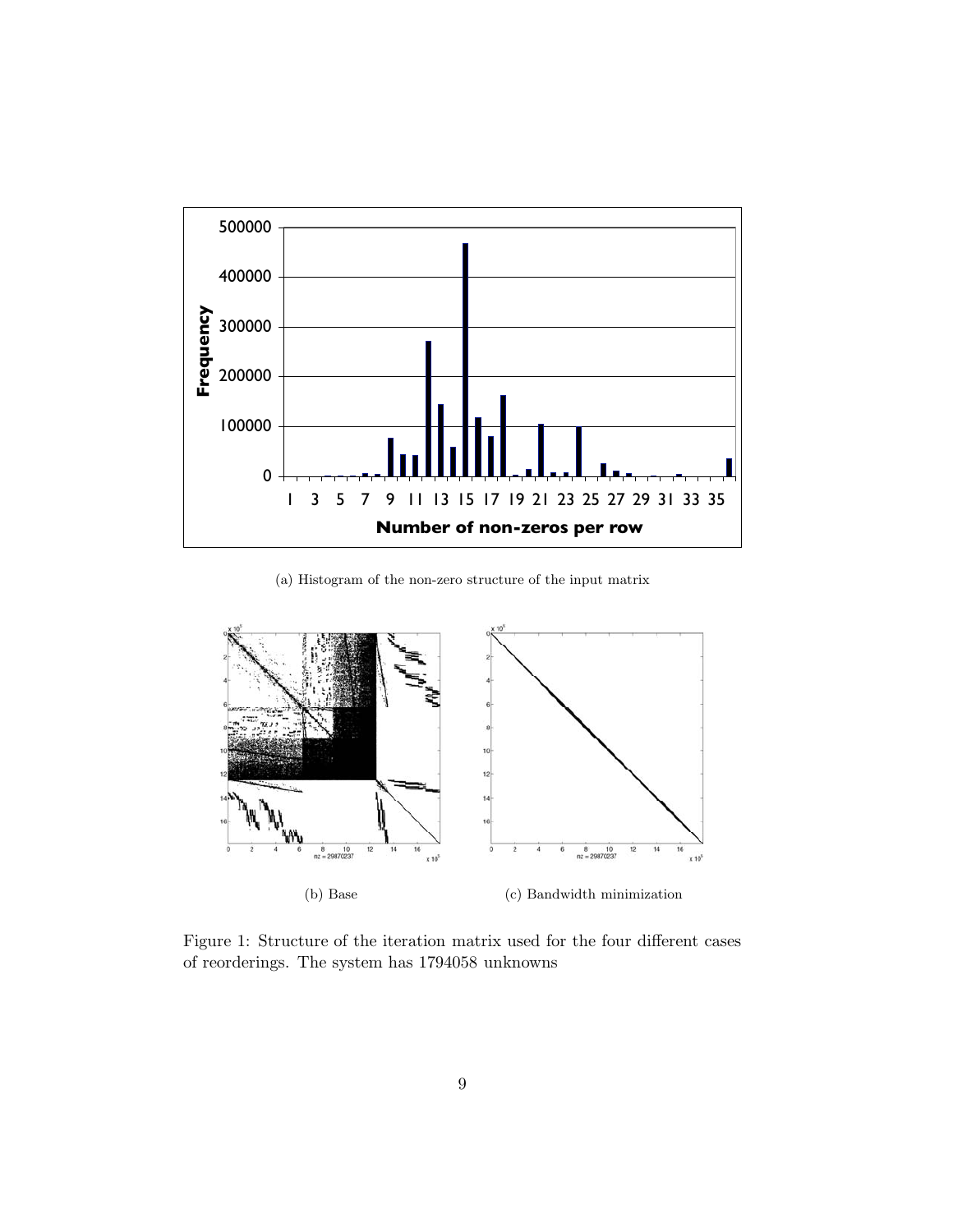migration data is migrated, by redoing the first touch, according to the access pattern of the solver.

To control thread affinity, the Solaris scheduler was told to try and keep threads in their "home" node. This is especially important when we do data placement (migrate-on-next-touch mode). In practice, the Solaris 9 scheduler assign the home node to spawned threads in a way so that the node is not overloaded. As an example, if the node has 4 CPUs, the first three threads created will be assigned to this node (this will be their home node) and the fourth thread will be assigned to another un-loaded node if there is one available. In our experiments we did not use any explicit CPU bindings. Hence, the scheduler can move threads away from their home node to create a better load balance from a system perspective.

#### **4.3 Experimental setups**

We constructed five different combinations of reorderings and algorithms

- **Base** This is the standard OpenMP implementation using the original input matrix, see Figure 1(b) and Algorithm 4.
- **S-Step** This is an implementation of the S-Step algorithm, see Section 3.2 and Algorithm 6 using the original data, see Figure 1(b)
- **GPS** Here, we use the standard CG algorithm but we have reordered the orginal matrix using the Gibbs-Pool-Stockmeyer (GPS) algorithm, see Section 3.1. The structure of the resulting reordered matrix can be found in Figure 1(c)
- **OPT** Here, we use the optimized CG algorithm, see Algorithm 5
- **MeTiS** Here, we use the optimized algorithm, see Algorithm 5 and the matrix is reordered according to the partitions produced by MeTiS as described in Section 3.3
- **GPS+OPT** Here, we use the optimized CG algorithm, see Algorithm 5 on the matrix reordered by the GPS method
- **GPS+MeTiS** Here, the matrix reordered using the GPS method is reordered again according to the partitions produced by MeTiS as described in Section 3.3
- **GPS+S-Step** In this setting we use the S-Step algorithm on the matrix reordered by the GPS algorithm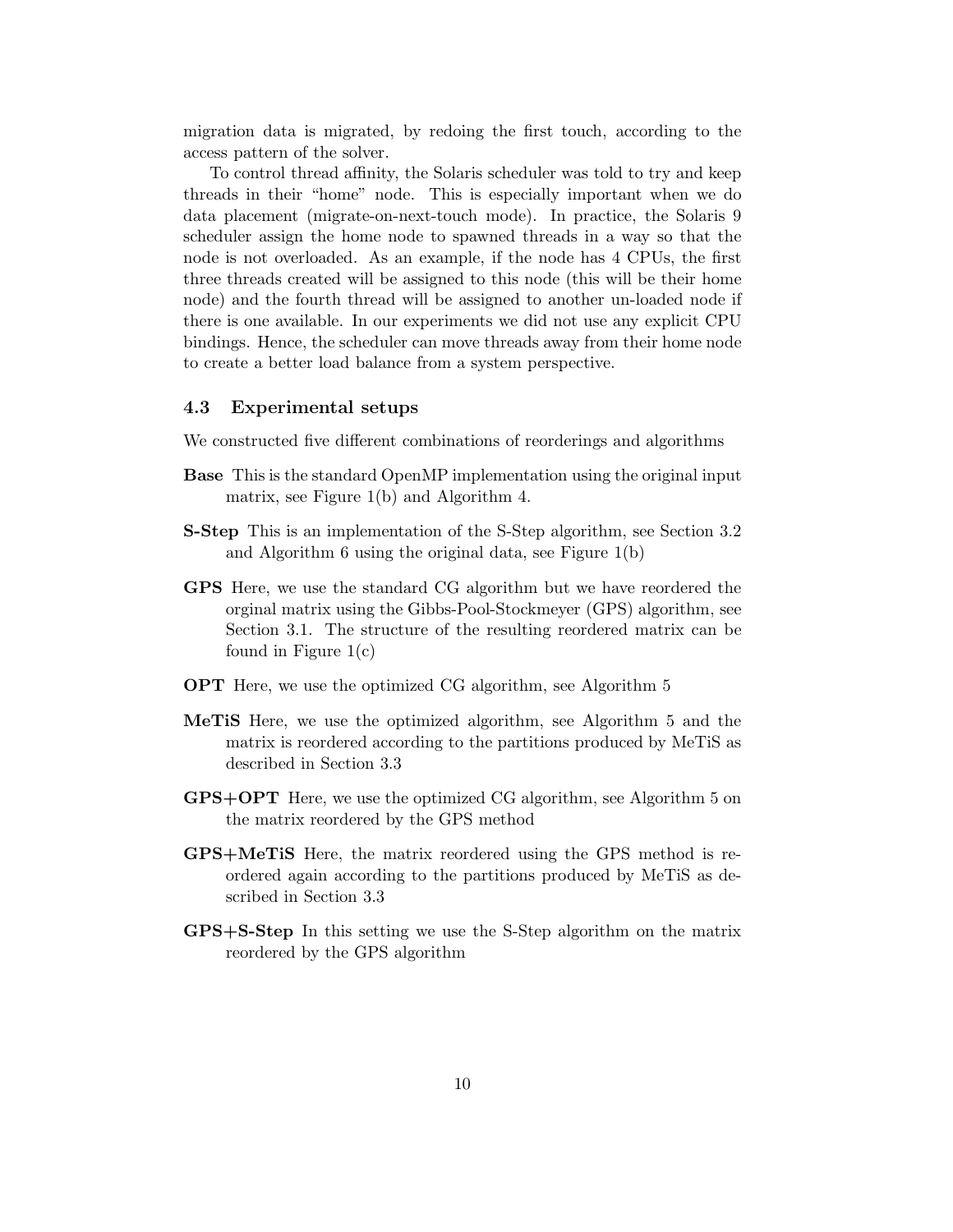#### **4.4 Evaluating the effect of the algorithmic optimizations**

We have performed the experiments using hardware counters to quantify the effects of the optimizations. To quantify the load balance we measured the total CPU time spent in the \_mt EndOfTask Barrier\_and \_mt Explicit\_ Barrier functions of the Sun OpenMP runtime system called from within the main parallel region. This corresponds to the CPU time spent in global barriers in the implemented algorithm. The  $\text{m.t.}$  Explicit Barrier function is not due to any BARRIER directives. This function is called by the Sun runtime system at the end of the SINGLE directive. We also measured the executed cycles and instructions to calculate the number of Instructions Per Cycle (IPC) and we measured the impact on the memory subsystem by counting L2-cache references, misses and remote misses using the UltraSPARC-IIICu hardware counters [22]. This allows us to calculate L2 miss ratios as well as the distribution of the L2 misses into the remote or local categories. We also counted the number of completed floating-point instructions from the CPU. Using these counters we could calculate FLOP/s rates.

All detailed measurements were made using the Sun collect/analyzer profiling tool set using 16 threads. In the case of the SF15K we also used page migration (migrate-on-next-touch mode) and 64Kb pages, see [17]. For the performance graphs, the execution times were measured using the Solaris high resolution timer gethrtime(3C). Each binary was run ten times and we choose the minimum to represent the execution time of the binary. The minimum time is used to reduce the variations caused by thread scheduling and intrusion of system deamons. We measure the arithmetical load imbalance  $\gamma$  defined as the maximum number of non-zeros per partition divided by the mean number of non-zeros per partition. As the number of operations needed to produce an entry in the solution is dependent on the number of non-zeros in the partition, the *arithmetical load balance* can be described using the total number of non-zeros per partition. True load balance is a combination of the arithmetical load balance and high throughput in the computing hardware. Even though the partitions have balanced number of non-zeros the actual time to compute is very dependent on how much the CPU stalls on cache misses. This is especially true for non-uniform architectures. Also, in the case of OpenMP, non-uniform memory systems might affect the time spent in global barriers.

### **5 Experimental Results**

From Figures 2 and 3, we can see the effect of the different algorithmic optimizations. The bars are normalized to the corresponding Base case (the left-most bar in each group) which corresponds to the original code with no optimizations used. We can clearly see that bandwidth minimization gives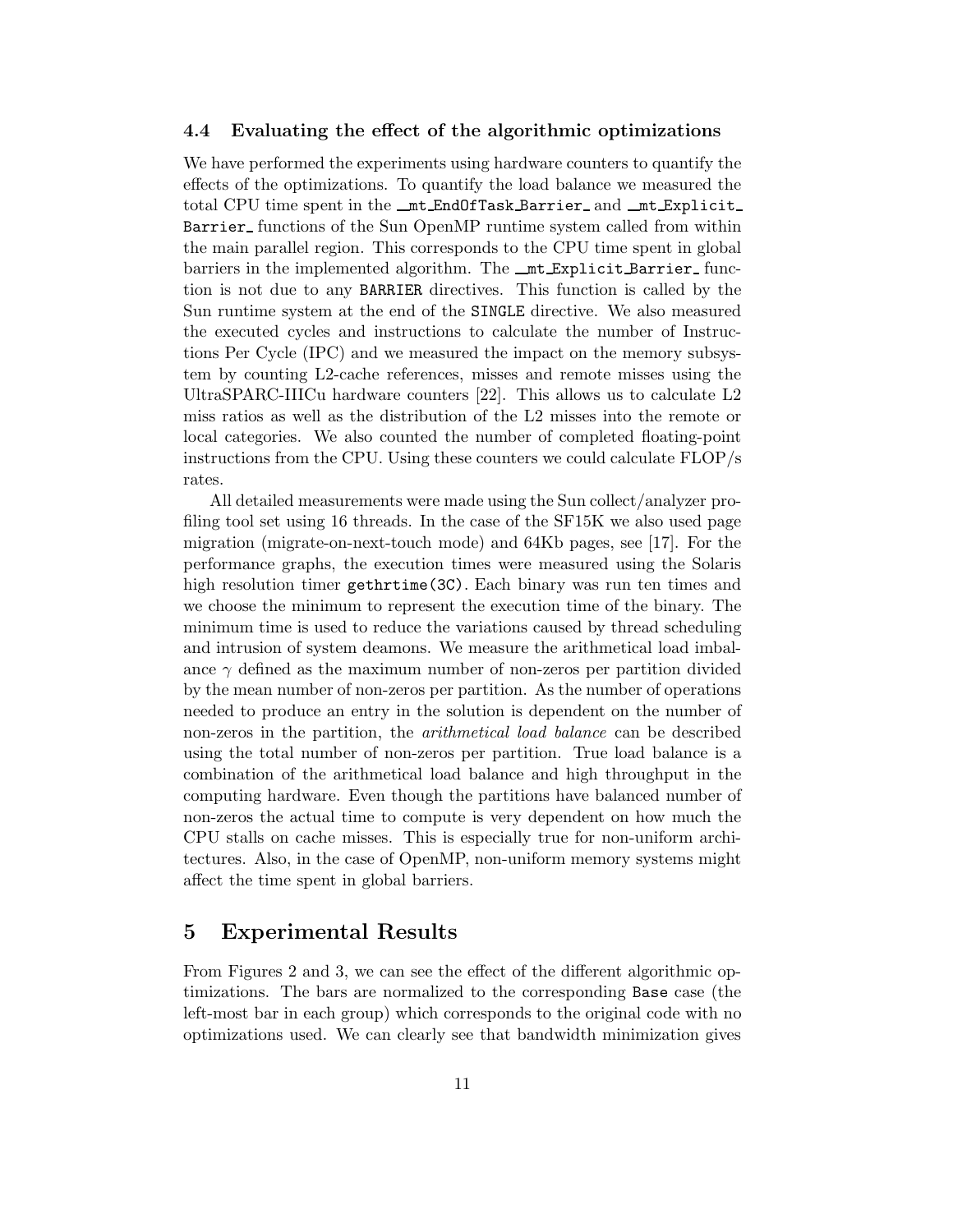the highest performance improvement both on NUMA and the uniform SMP machine. Reordering with MeTiS has some effect on the SMP machine but this declines with increasing number of threads. Reducing the number of barriers has no significant effect alone but in combination with bandwidth minimization the peformance is further improved on both machines. Looking at Figures 4 and 5, we see that we can achieve perfect scalability on the SMP machine using the different algorithmic optimization techniques while on the NUMA machine we only reach about 50% parallel efficency on 28 threads. To understand the effects of the different optimization techniques we have made a detailed analysis of a 16 thread run (Figure 6, Table 1, Table 2). Figure 6 visualizes the arithmetical load balance. Here the "Reference" ring corresponds to a static equal size partitioning of the non-zeros, ie perfect arithmetical load balance. This can however not be achieved since it does not correspond to any valid reordering. Comparing the sectors at the innermost ring, the Base ring, at 12 and 6 o'clock of Figure 6 we can see that the static partitioning does not produce very balanced partitions for this realistic data set. This is also quantified by the  $\gamma$  parameter. A simple linear partitioning of rows in the bandwidth minimized matrix gives a very good load balance, better than using graph partitioning. A primary goal of MeTiS is to minimize the edge-cut. Experimenting with different algorithms for refinement and edge-matching in MeTiS did not have any significant effect on runtime performance. Looking at the results from the more detailed

|                         | <b>BASE</b> | S-Step  | <b>GPS</b> | MeTiS   | OPT     |
|-------------------------|-------------|---------|------------|---------|---------|
| Load balance $(\gamma)$ | 1.24        | 1.24    | 1.01       | 1.15    | 1.24    |
| User CPU time           | 336.66s     | 328.44s | 234.57s    | 299.71  | 323.71s |
| System time             | 0.4s        | 0.45s   | 0.5s       | 0.07s   | 0.33s   |
| SpMxV                   | 213.79s     | 211.19s | 190.29s    | 224.74s | 212.43s |
| Barrier                 | 85.02       | 79.72s  | 10.84s     | 46.66s  | 83.7s   |

Table 1: Detailed analysis using the Sun analyzer profiling tool. All results are for 16 threads on the E10K. On this system, the analyzer could not use hardware counters.

measurements in Table 1 and Table 2 we can confirm that the algorithm is memory-bound with a low instruction per cycle rate (IPC). Hence, bandwidth minimization that reduces both the L2 misses and the remote memory accesses most is expected to give best performance improvements. MeTiS reduces the total edge-cut and the load imbalance but gives a high number of remote memory accesses increasing the time spent in SpMxV. MeTiS does not consider that the processors are clustered four by four in the nodes. The different optimizations to reduce the number of barriers do not give any significant improvements. For this small number of threads the time spent in barriers is mostly due to load imbalance in the SpMxV operation and not in the algorithm to synchronize the threads. Thus, reducing the load imbalance gives the best effect also on barrier time. For larger number of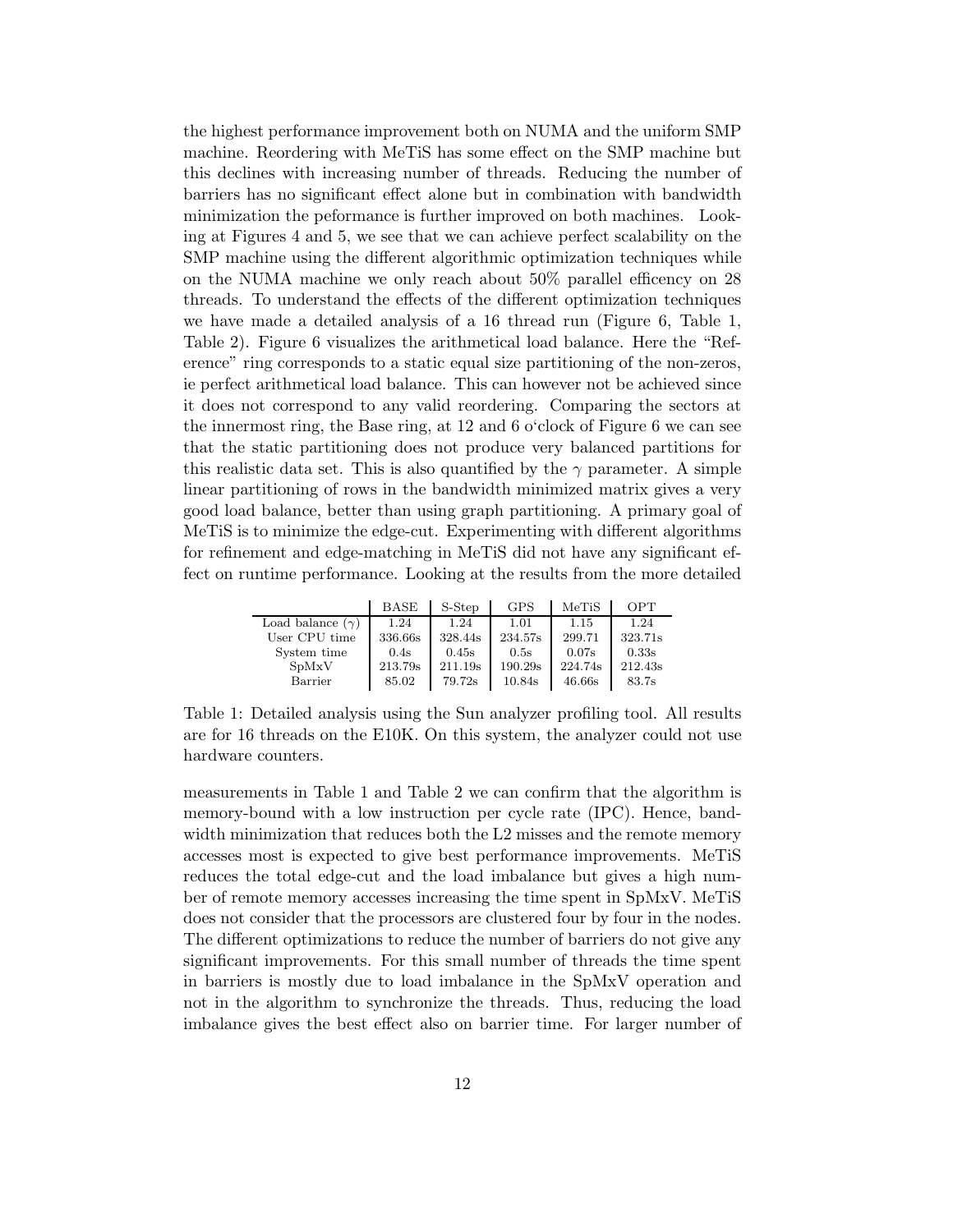threads we would expect to gain more in reducing the number of barriers. On the NUMA system the time spent in barriers (20-40%) is still very high for all optimizations. This is also causing the poor scaling. We would expect that the GPS+OPT or GPS+S-step with good load balance and few barriers would give low barrier times but this is not the case on the NUMA system. This suggest that the reductions may not be optimal here. For the same optimizations we get a barrier time below 5% of total time on the SMP system.

|                         | <b>BASE</b> | S-Step | <b>GPS</b> | MeTiS   | <b>OPT</b> |
|-------------------------|-------------|--------|------------|---------|------------|
| Load balance $(\gamma)$ | 1.24        | 1.24   | 1.01       | 1.15    | 1.24       |
| User CPU time           | 131.29s     | 127.7s | 74.85s     | 130.11s | 123.01s    |
| System time             | 4.77s       | 6.51s  | 6.78s      | 6.23s   | 4.3s       |
| SpMxV                   | 59.45s      | 57.4s  | 36.23s     | 70.02s  | 55.67s     |
| Barrier                 | 45.15s      | 48.29s | 21.67s     | 33.25s  | 47.5s      |
| <b>IPC</b>              | 0.63        | 0.57   | 0.65       | 0.47    | 0.55       |
| $L2$ misses $106$       | 427         | 421    | 376        | 438     | 418        |
| Remote misses $10^6$    | 125         | 115    | 70         | 144     | 104        |
| MFLOPS/s                | 450.2       | 463.4  | 710.7      | 451.9   | 450.8      |

Table 2: Detailed analysis using the Sun analyzer profiling tool and hardware counters. All results are for 16 threads on the SF15K.

### **6 Conclusions**

We have investigated ways of improving the performance of an industrial class conjugate gradient (CG) solver, implemented in OpenMP running on two types of shared memory systems, a uniform SMP and a cc-NUMA machine. We have evaluated bandwidth minimization, graph partitioning and reformulations of the original algorithm reducing global barriers. Bandwidth minimization has the greatest impact on performance, reducing both the L2 misses and remote memory accesses. Graph partitioning improves the load balance and edge-cut of the original matrix but does not give the same load balance and data locality as bandwidth minimization. Reducing the number of barriers alone has no significant effect on these small systems but gives some performance improvements in combination with the other optimizations when the load imbalance is reduced. On the uniform SMP system we can achieve perfect scaling using the different optimization techniques but on the cc-NUMA system we have less good scalability due to high barrier times coming from the reduction operations.

Our conclusion is that it is possible to achive high performance and still keep the software engineering efforts low by using an architecture independent shared memory model like OpenMP. But, special care have to be taken to algorithmic optimizations, data distributions and implementation of global operations. The bottleneck in our application on the NUMA system is the global reduction operations.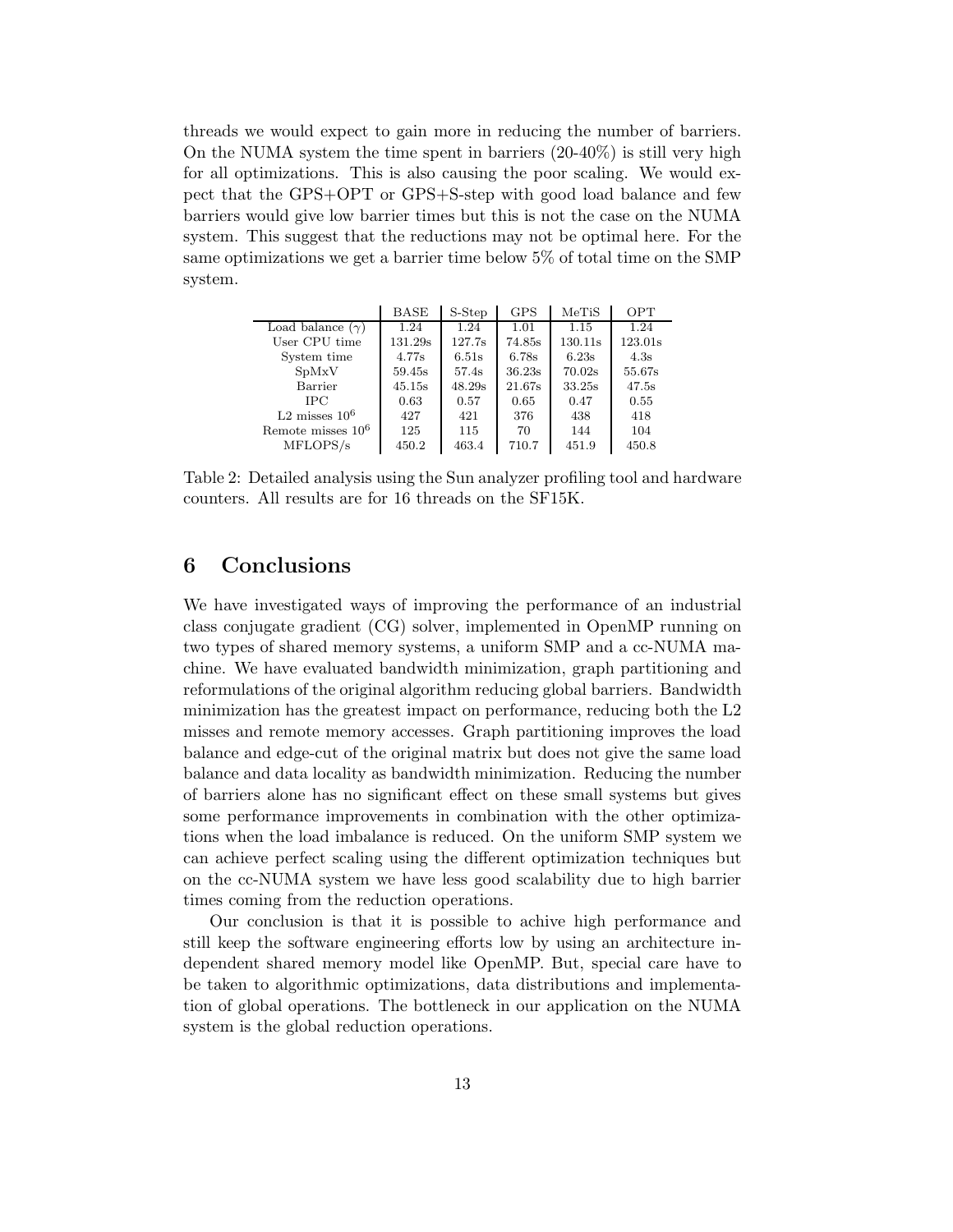### **References**

- [1] Richard Barrett, Michael Berry, Tony F. Chan, James Demmel, June Donato, Jack Dongarra, Victor Eijkhout, Roldan Pozo, Charles Romine, and Henk van der Vorst. *Templates for the Solution of Linear Systems: Building Blocks for Iterative Methods*. SIAM, 1994.
- [2] John Bircsak, Peter Craig, RaeLyn Crowell, Zarka Cvetanovic, Jonathan Harris, C. Alexander Nelson, and Carl D. Offner. Extending OpenMP for NUMA machines. *Scientific Programming*, 8:163–181, 2000.
- [3] Jürgen Brehm and Harry F. Jordan. Parallelizing algorithms for mimd architectures with shared memory. In *Proceedings of the 3rd international conference on Supercomputing*, pages 244–253. ACM Press, 1989.
- [4] J. Mark Bull and Chris Johnson. Data Distribution, Migration and Replication on a cc-NUMA Architecture. In *Proceedings of the Fourth European Workshop on OpenMP*. http://www.caspur.it/ ewomp2002/, 2002.
- [5] D. A. Burgess and M. B. Giles. Renumbering unstructured grids to improve the performance of codes on hierarchical memory machines. Technical report, Oxford University Computing Laboratory, Numerical Analysis Group, May 1995.
- [6] A. Charlesworth. Starfire: extending the SMP envelope. *IEEE Micro*, 18(1):39–49, Jan/Feb 1998.
- [7] Alan Charlesworth. The sun fireplane system interconnect. In *Proceedings of the 2001 ACM/IEEE conference on Supercomputing (CDROM)*, pages 7–7. ACM Press, 2001.
- [8] A.T. Chronopoulos and C.W. Gear. s-step iterative methods for symmetric linear systems. *Journal of Computational and Applied Mathematics*, 25:153–168, 1989.
- [9] E. Cuthill and J. McKee. Reducing the bandwidth of sparse symmetric matrices. In *Proceedings of the 1969 24th national conference*, pages 157–172. ACM Press, 1969.
- [10] Jack Dongarra, Ian Foster, Geoffrey Fox, William Gropp, Ken Kennedy, Linda Torczon, and Andy White. *Sourcebook of Parallel Computing*. Morgan Kaufmann, 2003.
- [11] Fredrik Edelvik. *Hybrid Solvers fo the Maxwell Equations in Time-Domain*. Doctoral thesis, Mathematics and Computer Science, Department of Information Technology, University of Uppsala, may 2002. http://urn.kb.se/resolve?urn=urn:nbn:se:uu:diva-2156.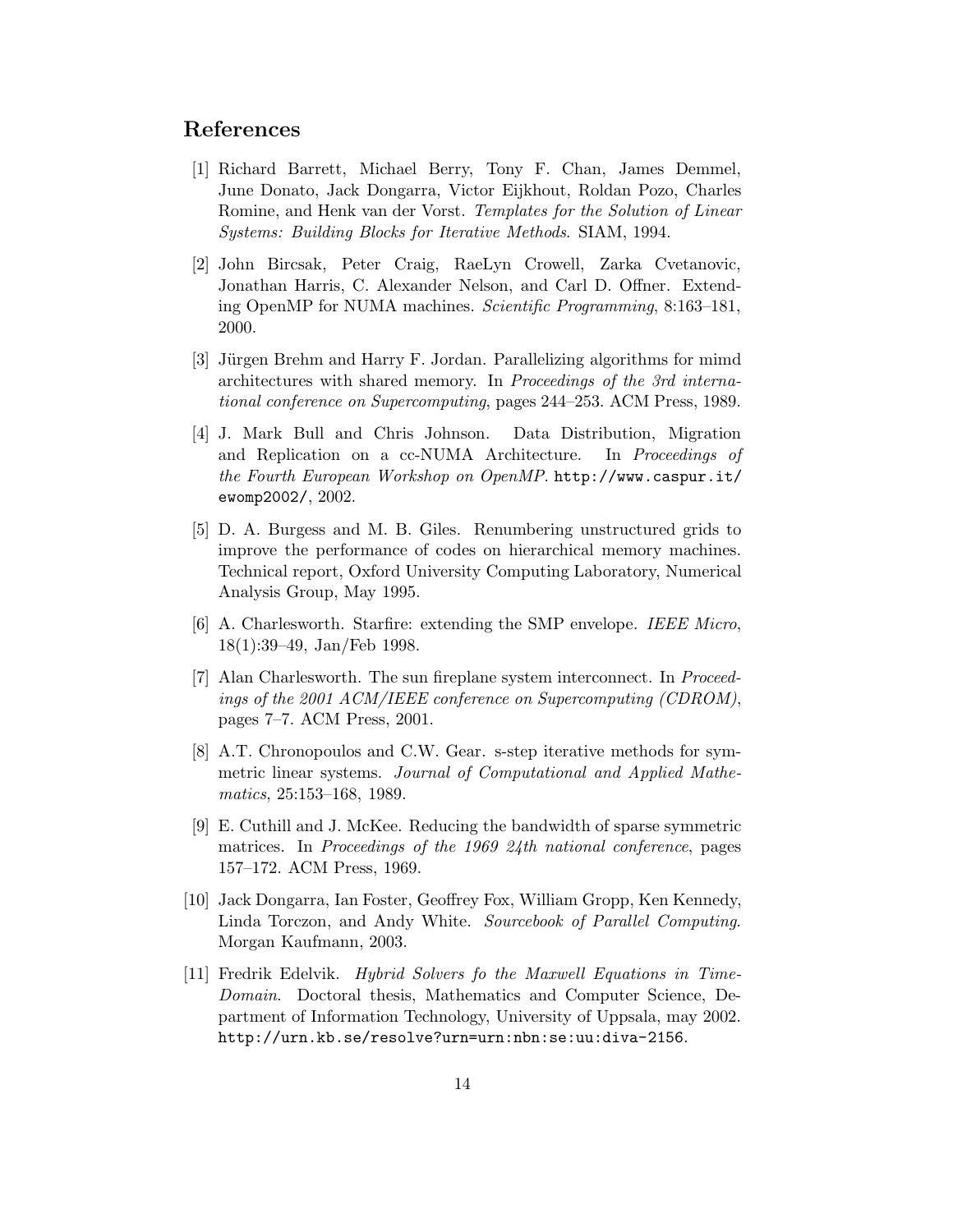- [12] Norman E. Gibbs, Jr. William G. Poole, and Paul K. Stockmeyer. An Algorithm for Reducing the Bandwith and Profile of a Sparse Matrix. *SIAM Journal on Numerical Analysis*, 13(2):236–250, April 1976.
- [13] Gene Golub and D.O'Leary. Some history of the conjugate gradient and Lanczos methods. *SIAM Review*, 31:50–102, 1989.
- [14] Sverker Holmgren Henrik Löf, Markus Norden. Improving Geographical Locality of Data for Shared Memory Implementations of PDE Solvers. In *Computational Science - ICCS 2004: 4th International Conference, Krak´ow, Poland, June 6-9, 2004, Proceedings, Part II*, volume 3037 of *LNCS*, pages 9–16, http://www.springerlink.com/openurl.asp? genre=article&issn=0302-9743&vo%lume=3037&spage=9, 2004.
- [15] George Karypsis and Vipin Kumar. A fast and highly quality multilevel scheme for partitioning irregular graphs. *SIAM Journal on Scientific Computing*, 20(1):359–392, 1999.
- [16] James Laudon and Daniel Lenoski. The SGI Origin: a ccNUMA highly scalable server. In *Proceedings of the 24th annual international symposium on Computer architecture*, pages 241–251. ACM Press, 1997.
- [17] Henrik Löf and Sverker Holmgren. affinity-on-next-touch: Increasing the Performance of an Industrial PDE Solver on a cc-NUMA System. In Mats Brorsson, editor, *Proceedings of the 6th European Workshop on OpenMP*, pages 3–8. Royal Institute of Technology, 2004.
- [18] Dimitros S. Nikolopoulos, Theodore S. Papatheodorou, Constantine D. Polychronopoulos, Jesus Labarta, and Eduard Ayguade. A transparent runtime data distribution engine for OpenMP. *Scientific Programming*, 8:143–162, 2000.
- [19] Leonid Oliker, Xiaoye Li, Parry Husbands, and Rupak Biswas. Effects of ordering strategies and programming paradigms on sparse matrix computations. *SIAM Review*, 44(3):373–393, 2002.
- [20] Ali Pinar and Michael T. Heath. Improving performance of sparse matrix-vector multiplication. In *Proceedings of the 1999 ACM/IEEE conference on Supercomputing (CDROM)*, page 30. ACM Press, 1999.
- [21] Sun Microsystems, http://www.sun.com/servers/wp/docs/mpo\_v7\_ CUSTOMER.pdf. *Solaris Memory Placement Optimization and Sun Fire servers*, January 2003.
- [22] Sun Microsystems, http://www.sun.com/processors/manuals. *UltraSPARC III Cu User's Manual*, 2003.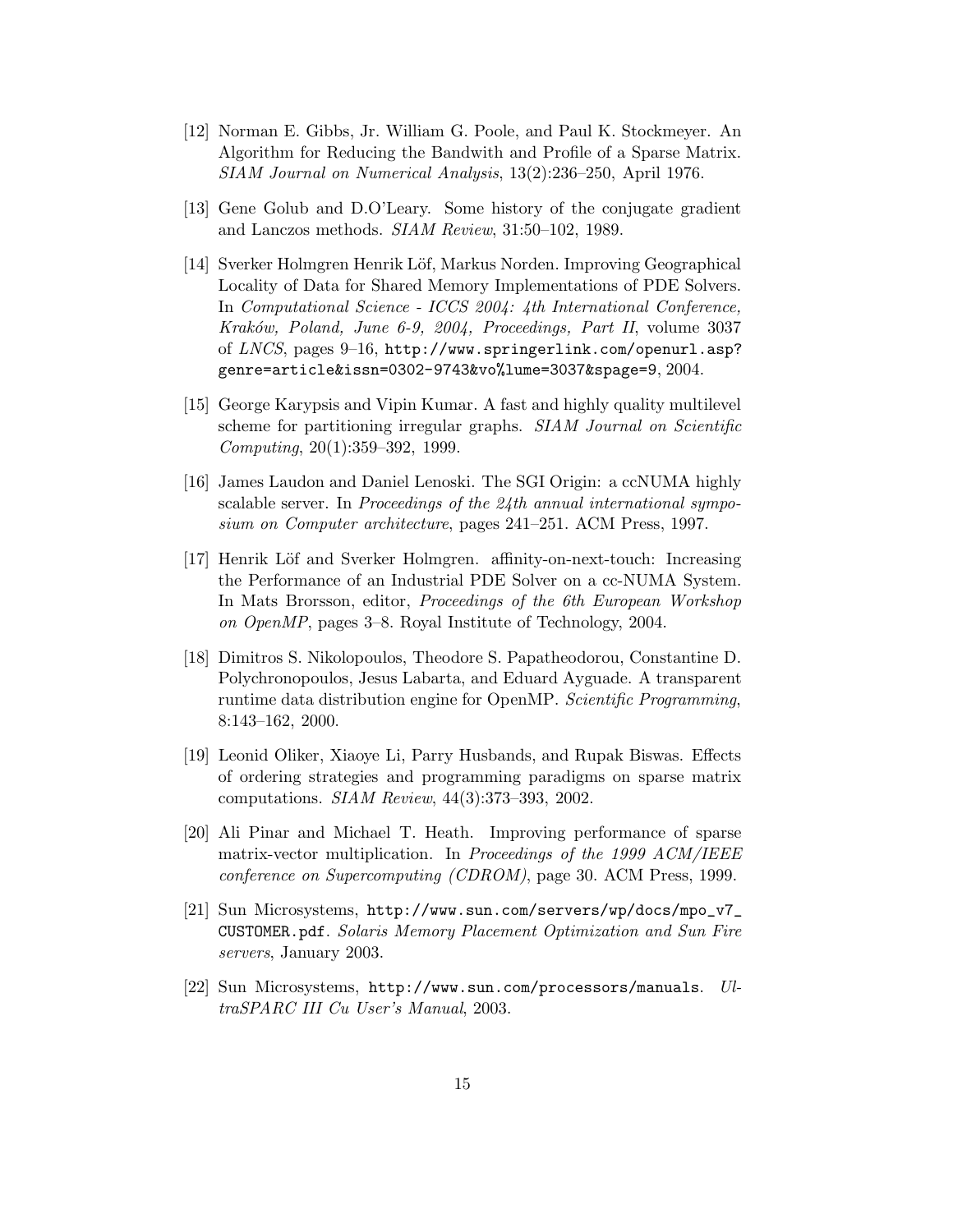- [23] Sivan Toledo. Improving the memory-system performance of sparsematrix vector multiplication. *IBM J. Res. Develop*, 41(6):711–725, 1997.
- [24] Richard Vuduc, James W. Demmel, Katherine A. Yelick, Shoaib Kamil, Rajesh Nishtala, and Benjamin Lee. Performance optimizations and bounds for sparse matrix-vector multiply. In *Proceedings of the 2002 ACM/IEEE conference on Supercomputing*, pages 1–35. IEEE Computer Society Press, 2002.

# **A Implementations in OpenMP**

Here we present our implementations of th CG algorithm in OpenMP. The standard implementation, Algorithm 4 represents a direct implementation from the CG algorithm. In Algorithm 5 we have used features of OpenMP to reorder some calculations to save global barriers. Finally, Algorithm 6 is an implementation of the S-Step version of CG. Here only 2 global barriers are needed. To achieve this an extra vector is introduced, resulting in more arithmetical work.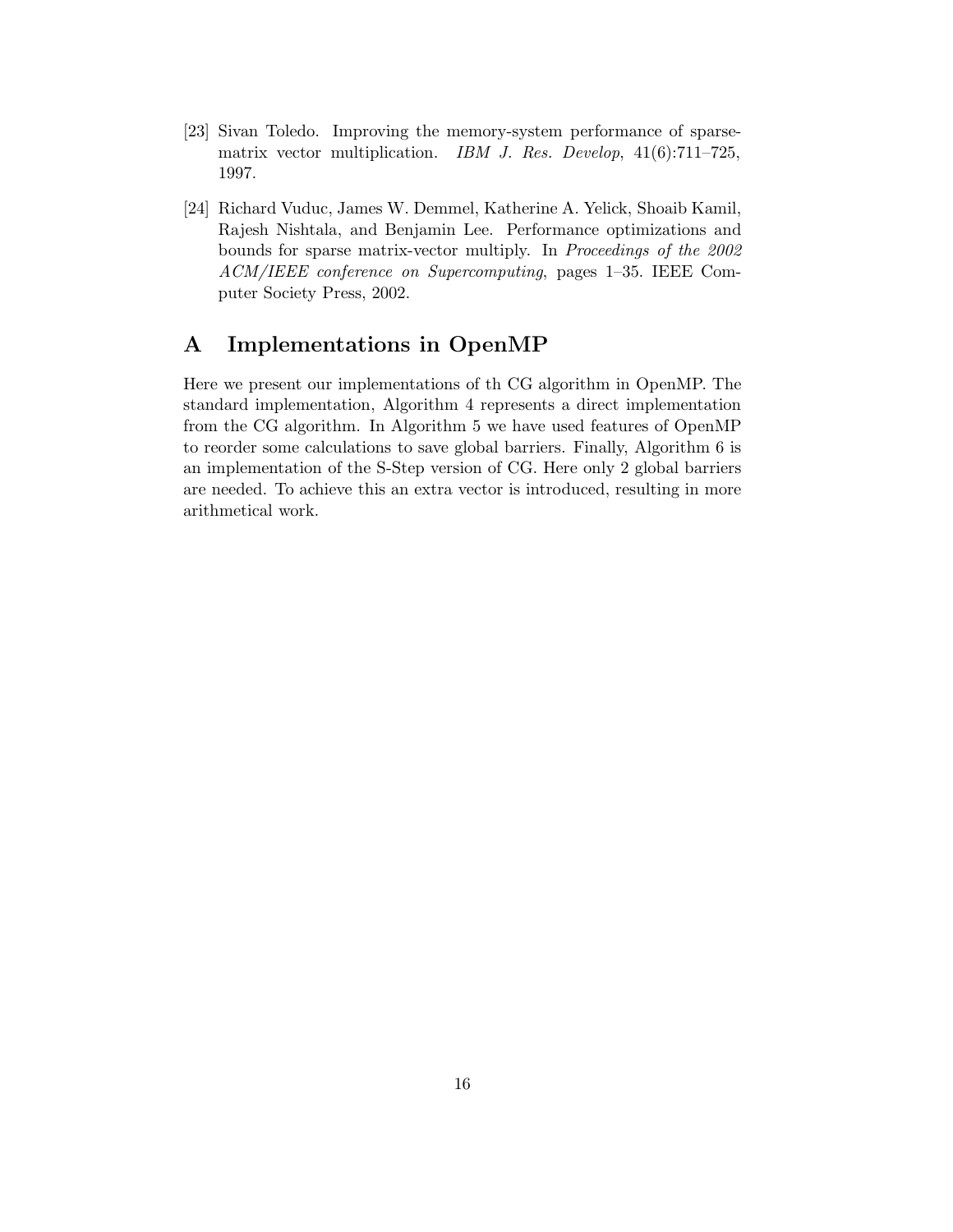```
!$OMP PARALLEL DEFAULT(SHARED) PRIVATE(cg_iter_count)
   cg\_iter\_count = 1do
       call SpMxV(A,p,temp) ! No barrier here
!$OMP SINGLE
      pAp\_norm = 0.0\_rfp!$OMP END SINGLE
====================================
!$OMP DO REDUCTION(+:pAp_norm)
      do i = 1, matrix_size
        pAp_norm = pAp_norm + p(i)*temp(i)
       end do
!$OMP END DO
====================================
!$OMP SINGLE
      alpha = r_old_norm/pAp_norm
!$OMP END SINGLE
====================================
!$OMP WORKSHARE
      x = x + alpha * pr_{new} = r_{old} - alpha * temp!$OMP END WORKSHARE NOWAIT
!$OMP SINGLE
      r_new\_norm = 0.0\_rfp!$OMP END SINGLE
====================================
!$OMP DO REDUCTION(+:r_new_norm)
      do i = 1, matrix_size
         r_new\_norm = r_new\_norm + r_new(i) * r_new(i)end do
!$OMP END DO
===================================
!$OMP SINGLE
      beta = r_new_norm/r_old_norm!$OMP END SINGLE
===================================
!$OMP WORKSHARE
     p = r_new + beta*p!$OMP END WORKSHARE
===================================
      Check convergence
!$OMP SINGLE
      call Swap_pointers(r_old, r_new)
      r_{\text{old\_norm}} = r_{\text{new\_norm}}!$OMP END SINGLE NOWAIT
      cg\_iter\_count = cg\_iter\_count + 1end do
!$OMP END PARALLEL
```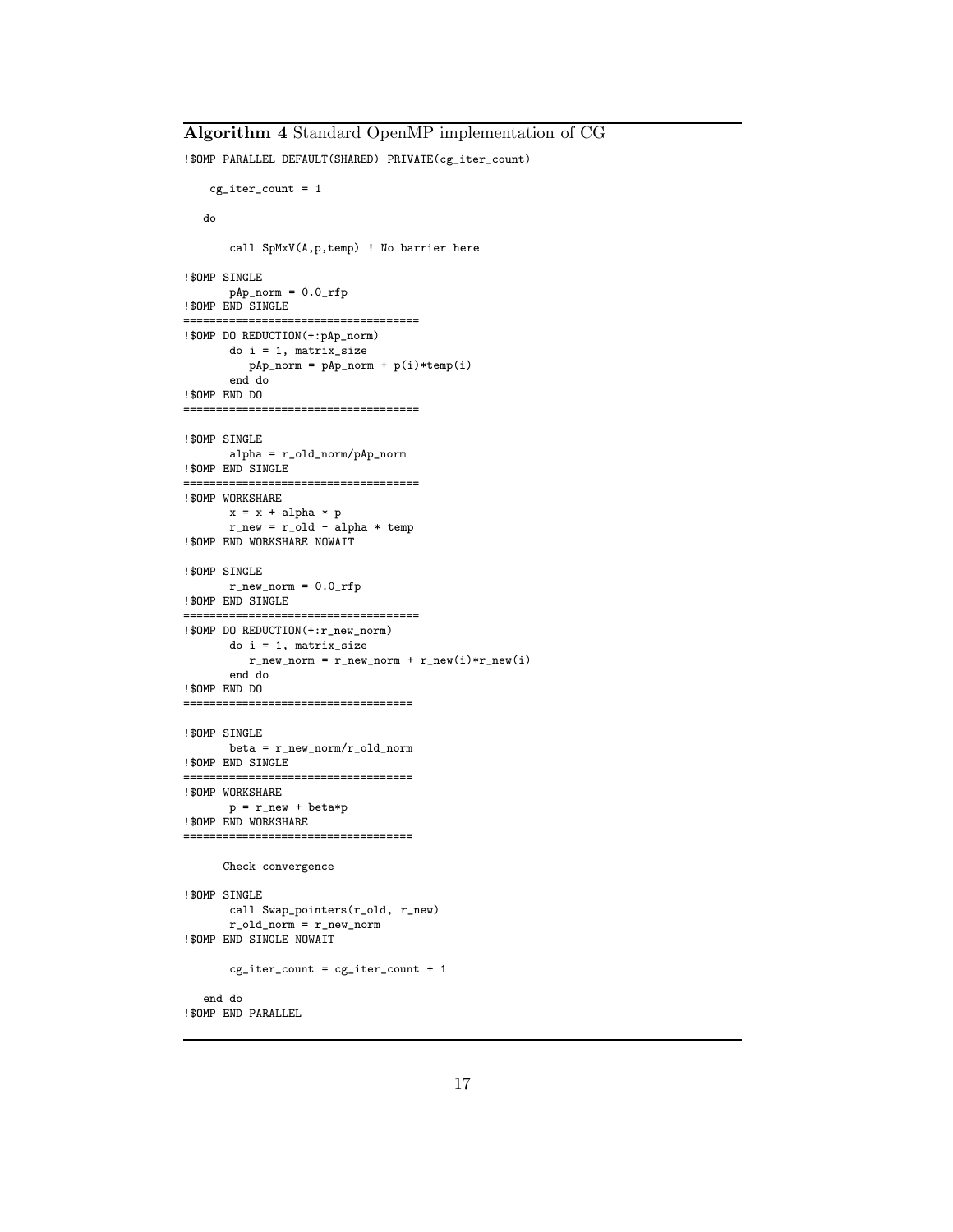```
pAp\_norm = 0.0\_rfp
```
!\$OMP PARALLEL DEFAULT(SHARED) PRIVATE(cg\_iter\_count,alpha,beta)

```
cg\_iter\_count = 1do
       call SpMxV(A,p,temp) ! No barrier here
!$OMP SINGLE
      r_old_norm = r_new_norm
      r_new_norm = 0.0-rfp!$OMP END SINGLE NOWAIT
!$OMP DO REDUCTION(+:pAp_norm)
      do i = 1, matrix_size
        pAp_norm = pAp_norm + p(i)*temp(i)
       end do
!$OMP END DO
====================================
       alpha = r_old_norm/pAp_norm
!$OMP WORKSHARE
      x = x + alpha * pr_new = r\_old - alpha * temp!$OMP END WORKSHARE NOWAIT
!$OMP SINGLE
      pAp\_norm = 0.0\_rfp!$OMP END SINGLE NOWAIT
!$OMP DO REDUCTION(+:r_new_norm)
      do i = 1, matrix_size
         r_new\_norm = r_new\_norm + r_new(i) * r_new(i)end do
!$OMP END DO
=====================================
       beta = r_new_norm/r_old_norm
!$OMP WORKSHARE
      p = r_new + beta*p!$OMP END WORKSHARE
====================================
     Check convergence
!$OMP SINGLE
      call Swap_pointers(r_old, r_new)
!$OMP END SINGLE NOWAIT
       cg\_iter\_count = cg\_iter\_count + 1end do
!$OMP END PARALLEL
```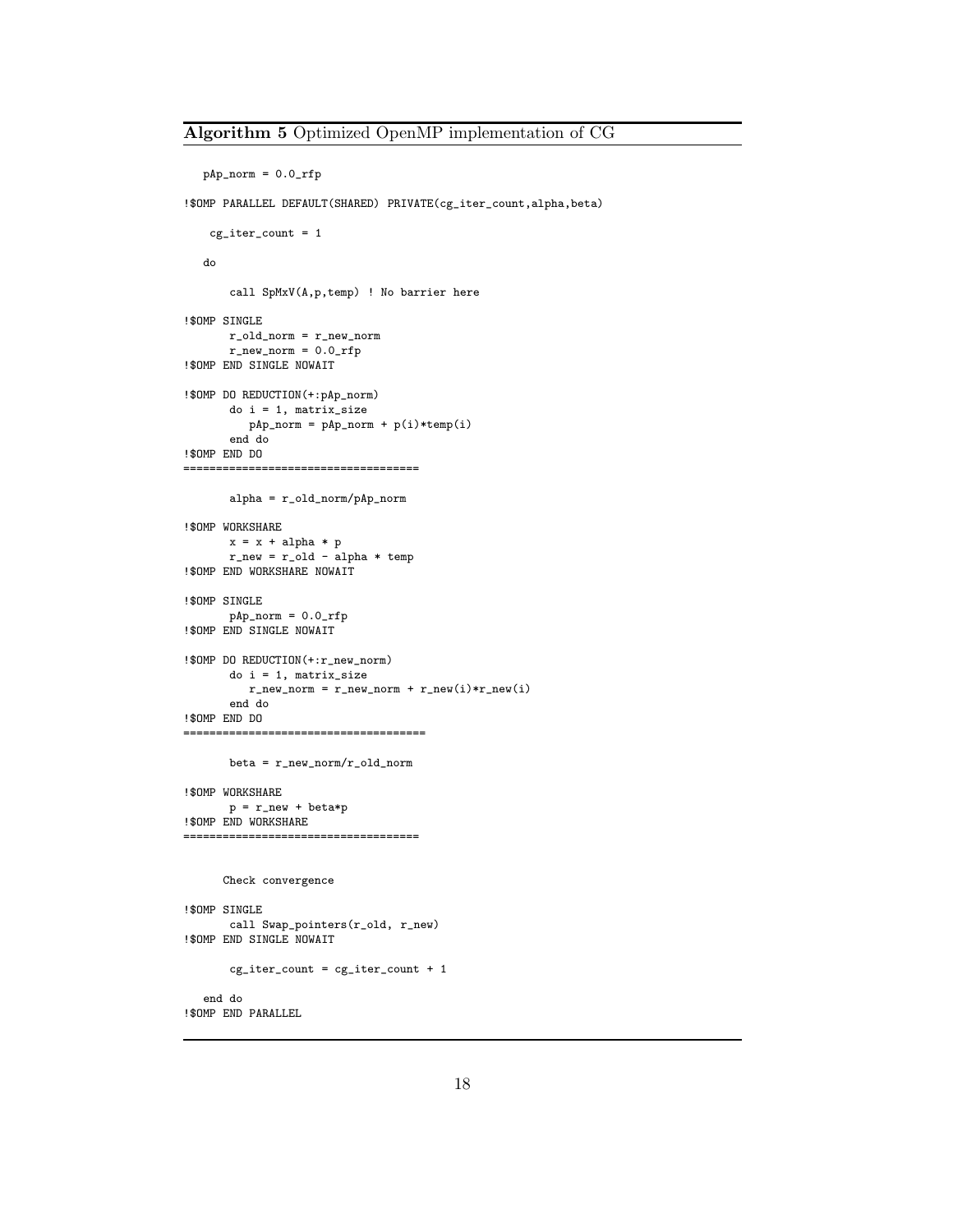#### **Algorithm 6** OpenMP implementation of S-step CG

```
!$OMP PARALLEL DEFAULT(SHARED) PRIVATE(idx, cg_iter_count, alpha, beta)
   cg\_iter\_count = 1alpha = r_old_norm / my
   beta = 0.0_rfp
   do
!$OMP WORKSHARE
         p = r + \text{beta} * pq = temp + beta * q!$OMP END WORKSHARE NOWAIT
!$OMP SINGLE
      r_old_norm = r_new_norm
      r_new_norm = 0.0_rfpmy = 0.0\_rfp!$OMP END SINGLE NOWAIT
!$OMP WORKSHARE
         x = x + alpha * pr = r - alpha * q!$OMP END WORKSHARE
===================================
      call SpMxV(A,r,temp) ! No barrier here
!$OMP DO REDUCTION(+:r_new_norm,my)
      do idx = 1, matrix_size
         r_new\_norm = r_new\_norm + r(idx) * r(idx)my = my + r(idx) * temp(idx)end do
!$OMP END DO
====================================
      Check convergence
      beta = r_new_norm/r_old_norm
      alpha = r_new\_norm/(my - ((beta*r_new\_norm)/alpha))cg_iter_count = cg_iter_count + 1
    end do
!$OMP END PARALLEL
```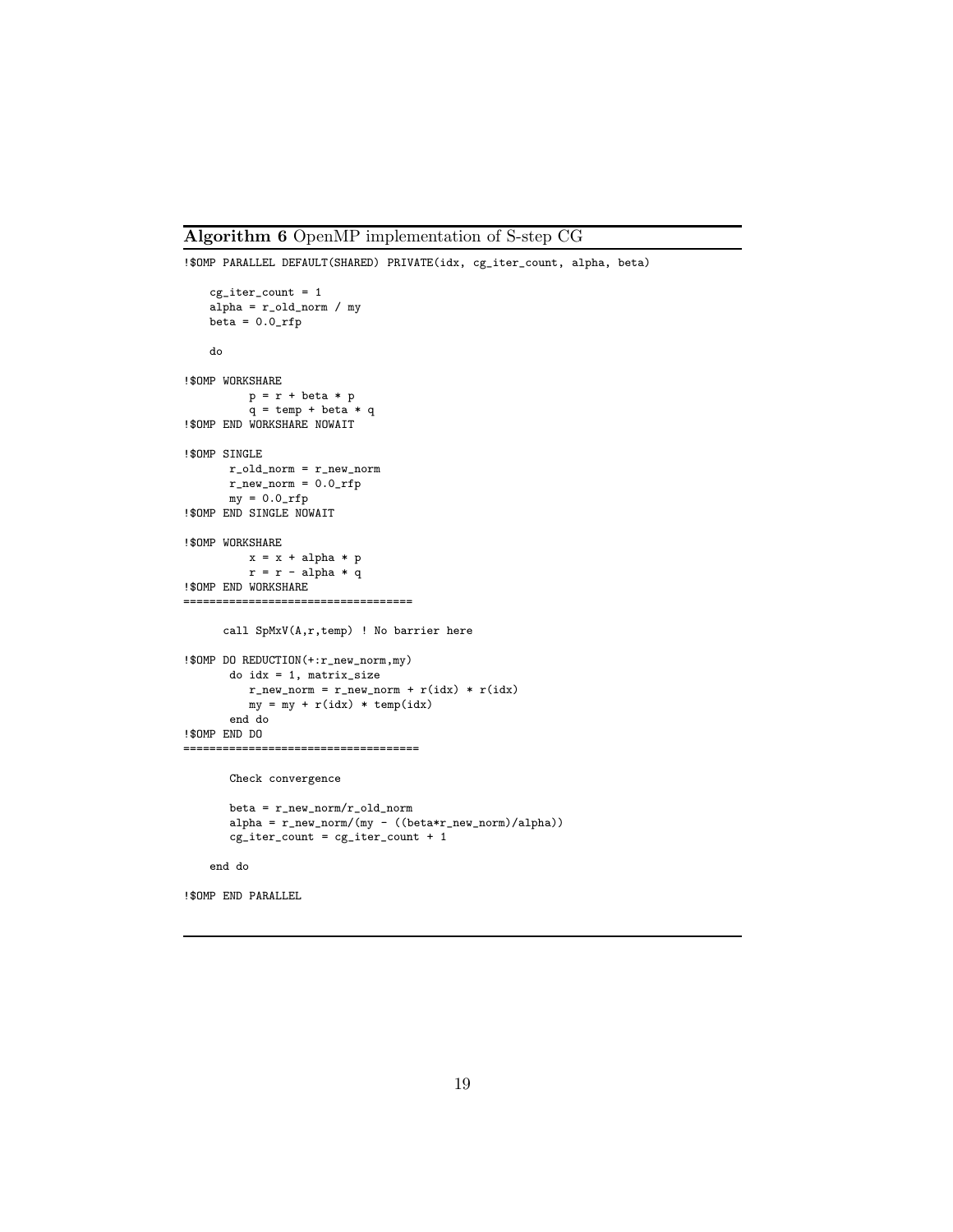

(a) Speedup of basic optimizations on the E10K



(b) Speedup of combinations of optimizations on the E10K

Figure 2: Speedup of algorithmic optimizations on the E10K. The execution times are normalized to the Base case for each set of threads.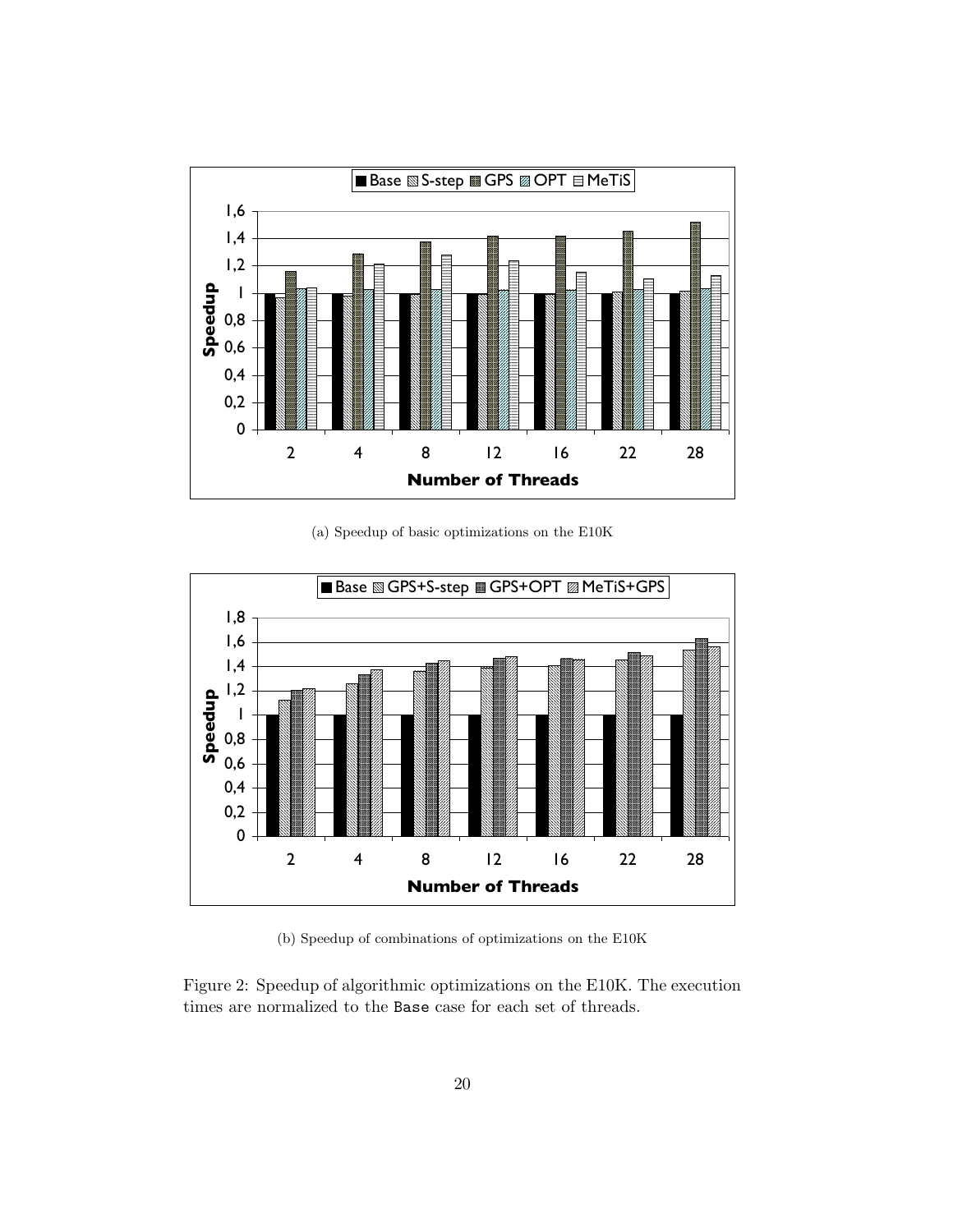

(a) Speedup of basic optimizations on the SF15K



(b) Speedup of combinations of optimizations on the SF15K

Figure 3: Speedup of algorithmic optimizations on the SF15K. The execution times are normalized to the Base case for each set of threads.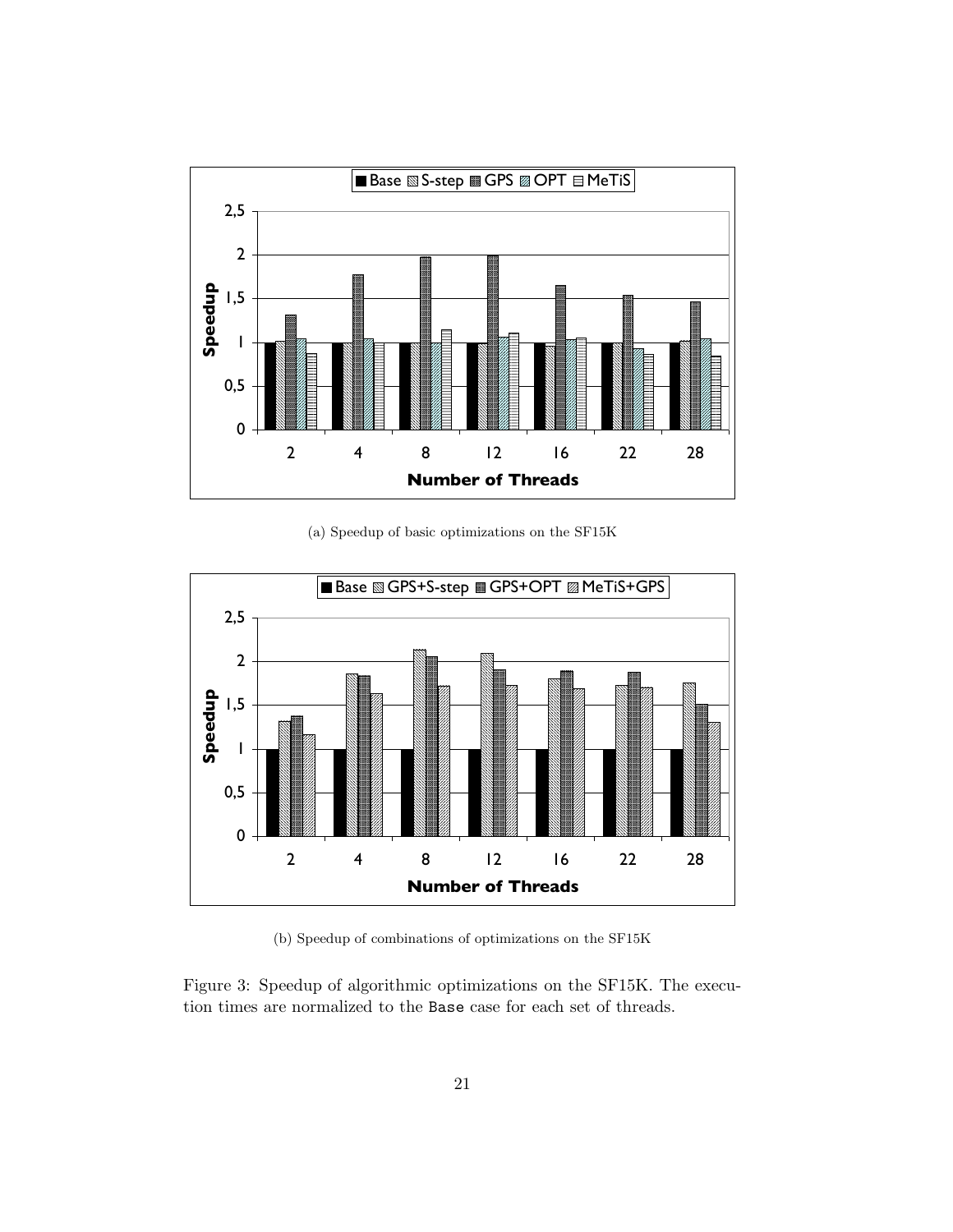

(a) Speedup of basic optimizations on the E10K



(b) Speedup of combinations of optimizations on the E10K

Figure 4: Speedup of algorithmic optimizations on the E10K. The execution times are normalized to a serial code using bandwidth minimizaton.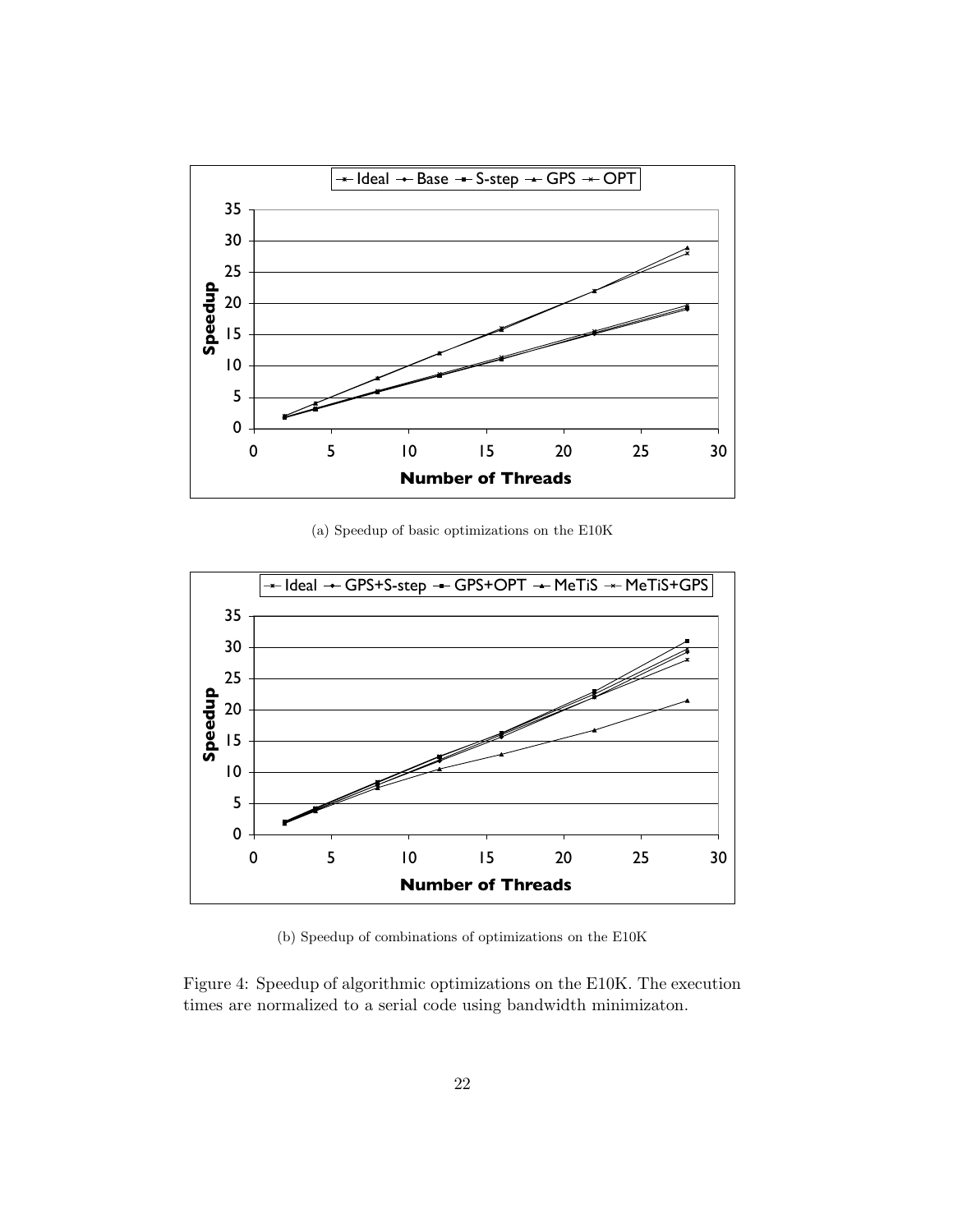

(a) Speedup of basic optimizations on the SF15K



(b) Speedup of combinations of optimizations on the SF15K

Figure 5: Speedup of algorithmic optimizations on the SF15K. The execution times are normalized to a serial code using bandwidth minimizaton.